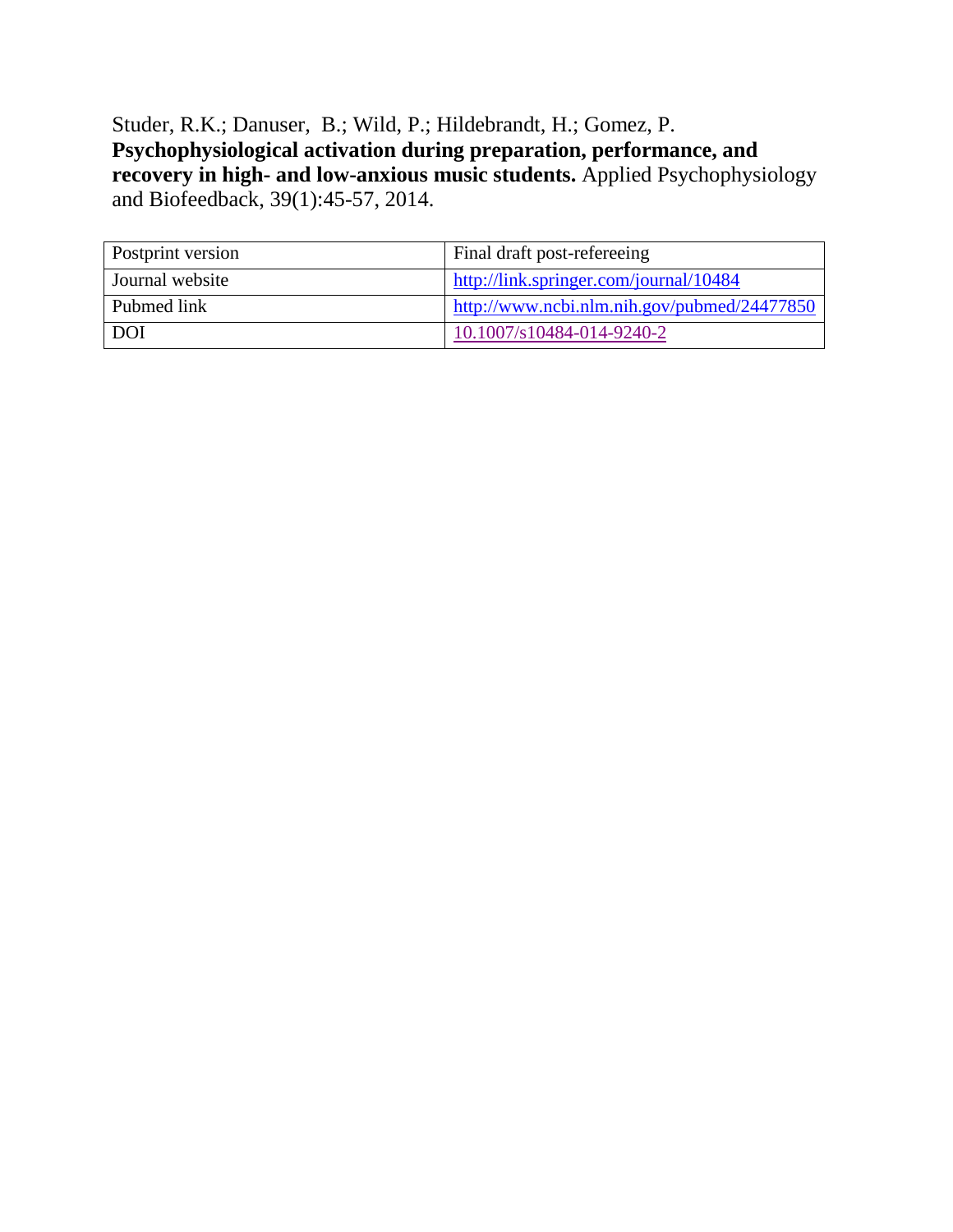# **Psychophysiological Activation during Preparation, Performance, and Recovery in High- and Low-Anxious Music Students**

Authors: Regina Katharina Studer, PhD<sup>1</sup>; Brigitta Danuser, MD<sup>1</sup>; Pascal Wild, PhD<sup>1,2</sup>; Horst Hildebrandt,  $MD^3$ ; Patrick Gomez, Ph $D^1$ 

<sup>1</sup>Institut universitaire romand de Santé au Travail (Institute for Work and Health), University of Lausanne & University of Geneva, Rte de la Corniche 2, 1066 Epalinges – Lausanne, Switzerland <sup>2</sup>Institut national de recherche et de sécurité (INRS), Nancy, France <sup>3</sup>Swiss University Centre for Music Physiology, Zurich University of the Arts, Switzerland

# **Corresponding author:**

Regina Studer, Rte de la Corniche 2, CH – 1066 Epalinges – Lausanne, Switzerland Phone : 0041 (0) 21 314 74 78 / Fax : 0041 (0) 21 314 74 78 Mail : regina.studer@hospvd.ch

# **Abstract**

**Purpose and Method:** The present study provides a comprehensive view of (a) the time dynamics of the psychophysiological responding in performing music students (n=66) before, during, and after a private and a public performance and (b) the moderating effect of music performance anxiety (MPA).

**Results:** Heart rate (HR), minute ventilation  $(V_E)$ , and all affective and somatic self-report variables increased in the public session compared to the private session. Furthermore, the activation of all variables was stronger during the performances than before or after. Differences between phases were larger in the public than in the private session for HR,  $V_{E_2}$ , total breath duration, anxiety, and trembling. Furthermore, while higher MPA scores were associated with higher scores and with larger changes between sessions and phases for selfreports, this association was less coherent for physiological variables. Finally, self-reported intra-individual performance improvements or deteriorations were not associated with MPA. **Conclusion:** This study makes a novel contribution by showing how the presence of an audience influences low- and high-anxious musicians' psychophysiological responding before, during and after performing. Overall, the findings are more consistent with models of anxiety that emphasize the importance of cognitive rather than physiological factors in MPA.

**Keywords:** psychophysiology; musicians; music performance anxiety (MPA); stage fright; quality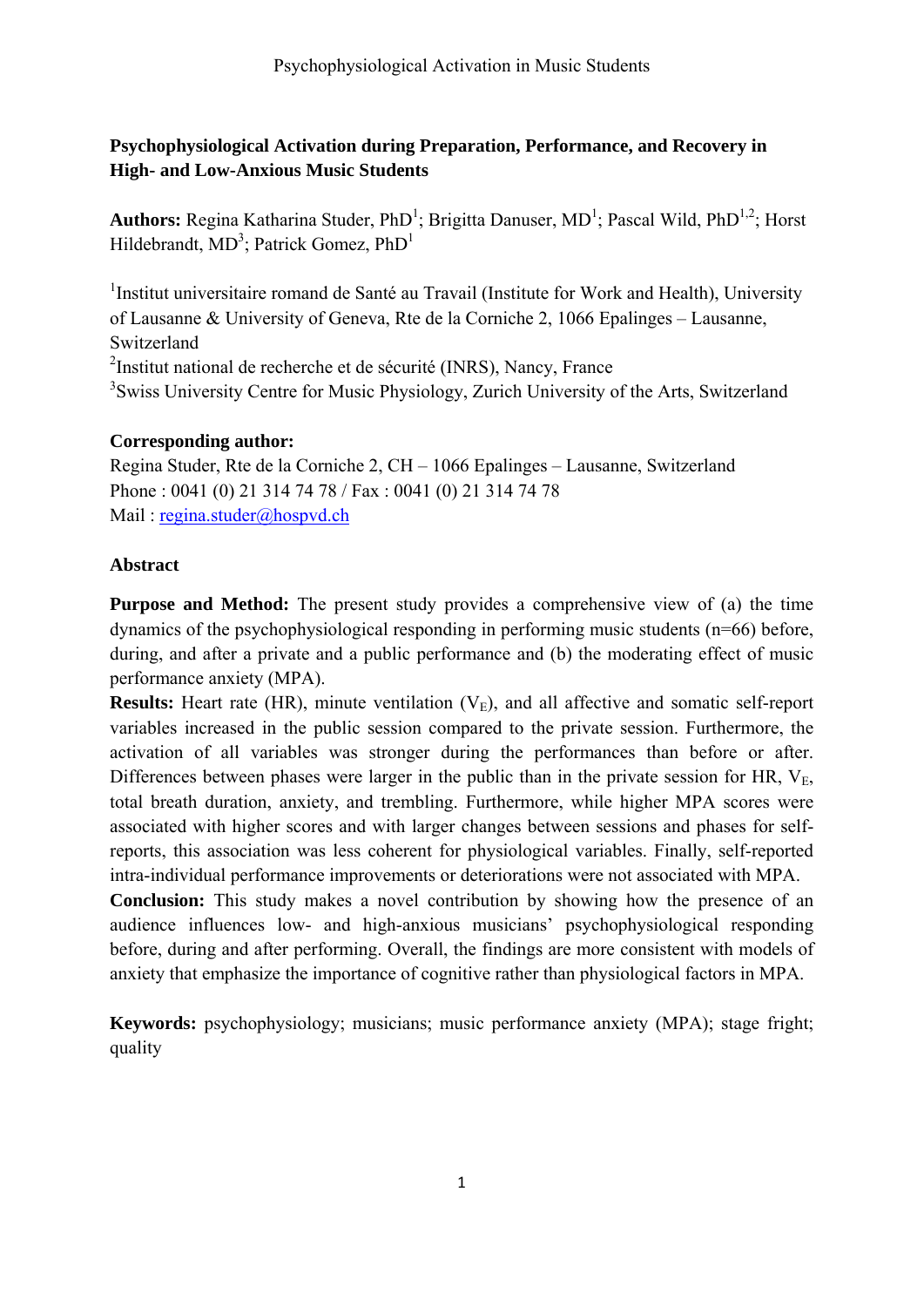# **1. Introduction**

Research on the affective and physiological manifestations of performance stress in musicians has strongly focused on the phases shortly before and/or during a performance. Various studies have shown an increase in the affective and physiological arousal before and/or during a public performance compared to non-public performances (i.e., practice session, rehearsal) (e.g., Brotons, 1994; LeBlanc, Jin, Obert, & Siivola, 1997; Yoshie, Kudo, Murakoshi, & Ohtsuki, 2009). Also self-reported symptoms of physiological arousal such as palpitations, perspiration, dry mouth, trembling, and disturbances in breathing patterns have been reported to occur in musicians before public performances (Plaut, 1988; Steptoe, 1989, 2001; Studer, Danuser, Hildebrandt, Arial, & Gomez, 2011; Wesner, Noyes, & Davis, 1990; Wolfe, 1989). Since the period after the music performance has received only limited attention, there is a lack of understanding of the affective and physiological manifestations of performance stress in a comprehensive time perspective including the phases before, during, and after a performance. In order to investigate stress reactions as a whole, it is important to assess both the reactivity of affective and physiological parameters, i.e., the changes from before to during a performance, and their recovery. Recovery can be defined as "a post stress rest period that provides information about the degree to which the reactivity in the physiological and psychological parameters being measured persists after the stressor has ended" (Linden, Earle, Gerin, & Christenfeld, 1997, pp. 117-118).

As in all performance contexts, performance anxiety in musicians – called music performance anxiety (MPA) or stage fright (but see Brodsky (1996) and Studer et al. (2011) for a discussion of the nomenclature) – is a widespread phenomenon (Kenny, Davis,  $\&$  Oates, 2004). The first study testing low- and high-anxious musicians and assessing a physiological parameter (i.e., heart rate (HR)) before, during, and after a private (audience-free)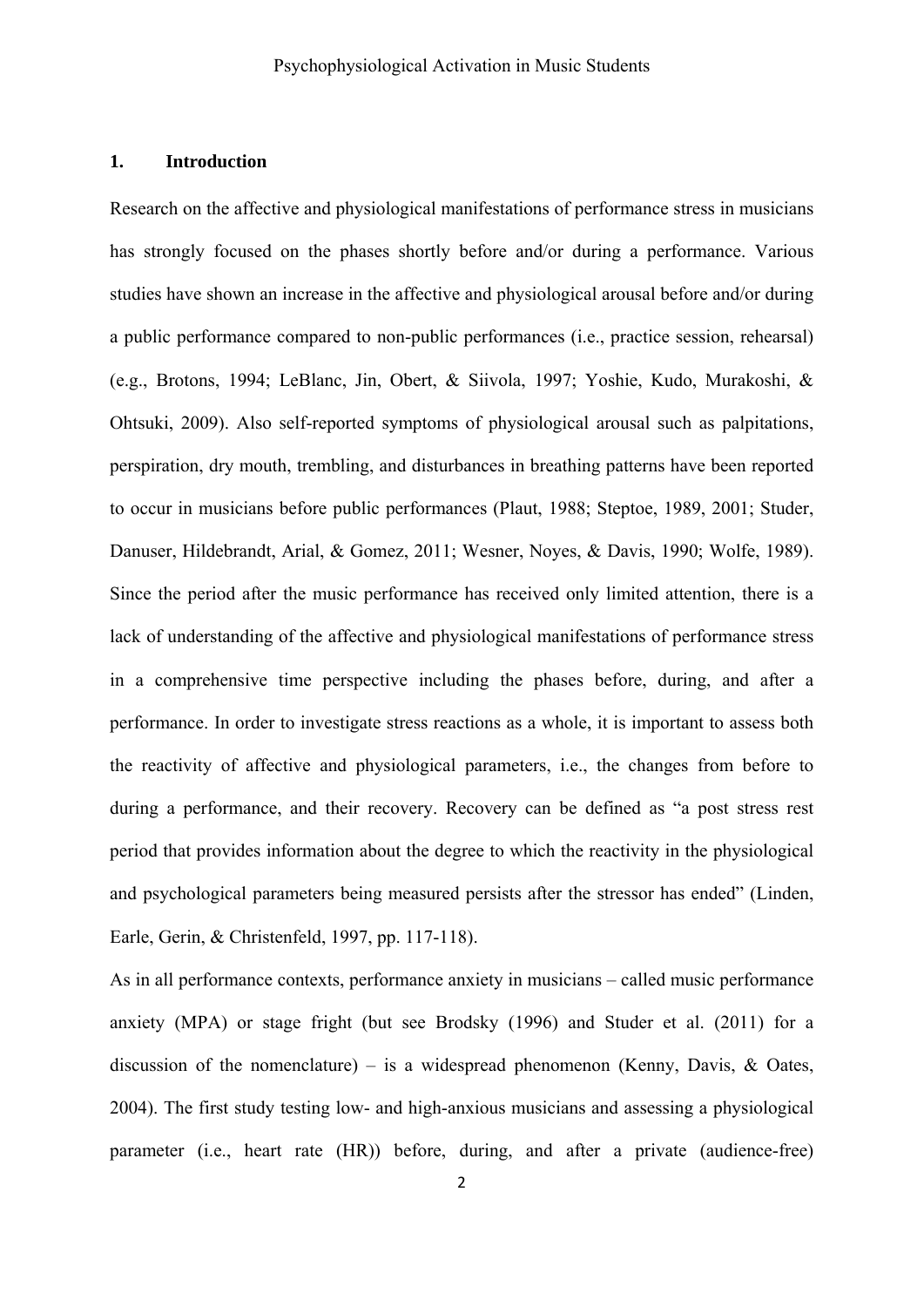### Psychophysiological Activation in Music Students

performance and a public one was carried out by Fredrikson and Gunnarsson (1992). To our knowledge, there are no other comparable studies to date. Fredrikson and Gunnarsson (1992) reported that HR was higher in the public than in the private condition. Furthermore, HR was higher during than before or after the performances. Finally, the HR increase between before and during the performance was greater in the public session than in the private session. With respect to MPA, these authors found that high-anxious musicians had higher HR than lowanxious musicians during the public performance phase compared to the private performance phase. They did not report whether there were differences in the recovery phase depending on the anxiety level or the session.

It is not clear yet whether anxiety has a moderating effect on the psychophysiological responding during recovery. Based on findings on other anxiety disorders than MPA (i.e., panic disorder, generalized anxiety disorder), there is evidence that the impact of anxiety on the psychophysiological responding may be more obvious during the recovery phase than before or during a stressful situation (Roth, Wilhelm, & Trabert, 1998; Wilhelm, Trabert, & Roth, 2001). However, Mauss, Wilhelm and Gross (2003) did not find any differences in the physiological recovery among high- and low trait socially anxious persons after a public speaking task.

In the field of music performance, HR is the most often assessed indicator of physiological arousal (Abel & Larkin, 1990; Brotons, 1994; Craske & Craig, 1984; Fredrikson & Gunnarsson, 1992; LeBlanc et al., 1997; Mulcahy et al., 1990; Yoshie et al., 2009; Yoshie, Kudo, & Ohtsuki, 2008). Other physiological indices such as skin conductance (Yoshie et al., 2009; Yoshie et al., 2008), blood pressure (Abel & Larkin, 1990), hormone levels (Fredrikson & Gunnarsson, 1992), and muscle tension (Yoshie et al., 2009; Yoshie et al., 2008) were assessed less often. Also respiration has been rarely investigated and the focus was exclusively on respiratory rate (Craske  $& Craig, 1984$ ). This is unfortunate given the evidence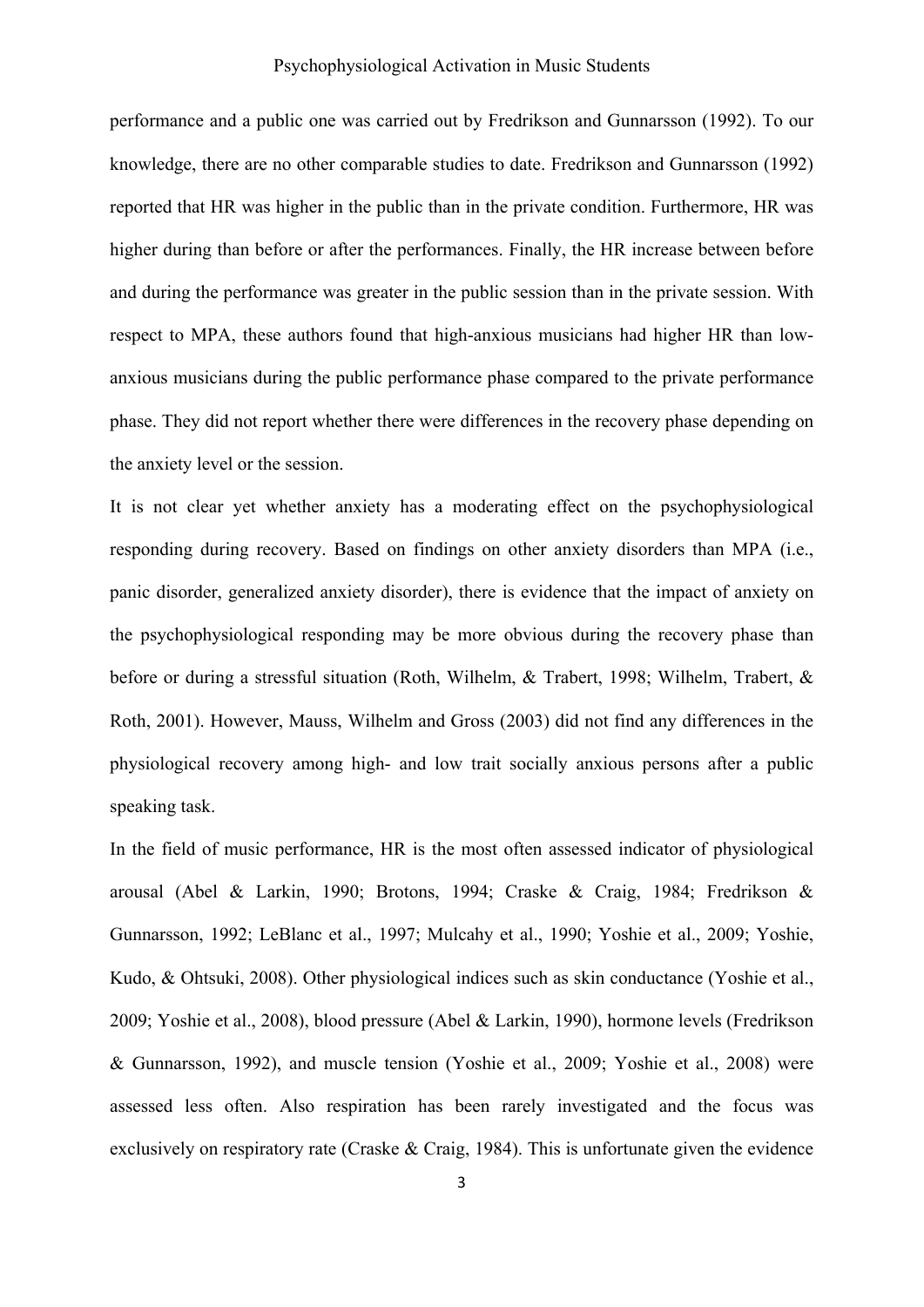### Psychophysiological Activation in Music Students

for the association between respiration and affect and anxiety (Abelson, Khan, & Giardino, 2010; Boiten, Frijda, & Wientjes, 1994) and more specifically between self-reported breathing-related symptoms and MPA (Studer, Danuser, et al., 2011; Widmer, Conway, Cohen, & Davies, 1997). In a recent publication, we reported how affective experience, somatic symptoms, and cardiorespiratory behavior change *prior* to a private and a public performance as a function of MPA (Studer et al., 2012). Self-reported affect and somatic symptoms, HR, and various respiratory parameters all increased before the public performance compared to before the private performance. Whereas the increases in the selfreports were higher in high- as compared to low-anxious musicians, MPA had no moderating effect on the physiological variables with the exception of the partial pressure of end-tidal  $CO<sub>2</sub>$  (PetCO<sub>2</sub>). PetCO<sub>2</sub> increased from the private to the public session for musicians with low MPA levels and decreased for musicians with high MPA levels. In summary, respiration was stimulated before the public performance compared to the private performance. Respiration adjusted to the requirements of the music and the instrument is – especially for wind instrumentalists and singers – fundamental.

In this article, we report new data from the above-mentioned study (Studer et al., 2012) about the psychophysiological activation *during* and *after* the performances. Furthermore, contrary to the dichotomous anxiety classification used by Fredrikson and Gunnarsson (1992), we will assess MPA as a continuous variable. This will allow for a more complete analysis of the association of MPA with the affective and the (self-reported and actual) physiological activation before, during, and after a performance. Finally, we will address an issue that has received limited attention in past research, i.e., the quality of the performance and how it is affected by increased arousal and MPA. Findings on the influence of the performance setting (non stressful vs. stressful) and the anxiety level on the performance quality are somewhat inconsistent. While some researchers reported a decrease in the performance quality from the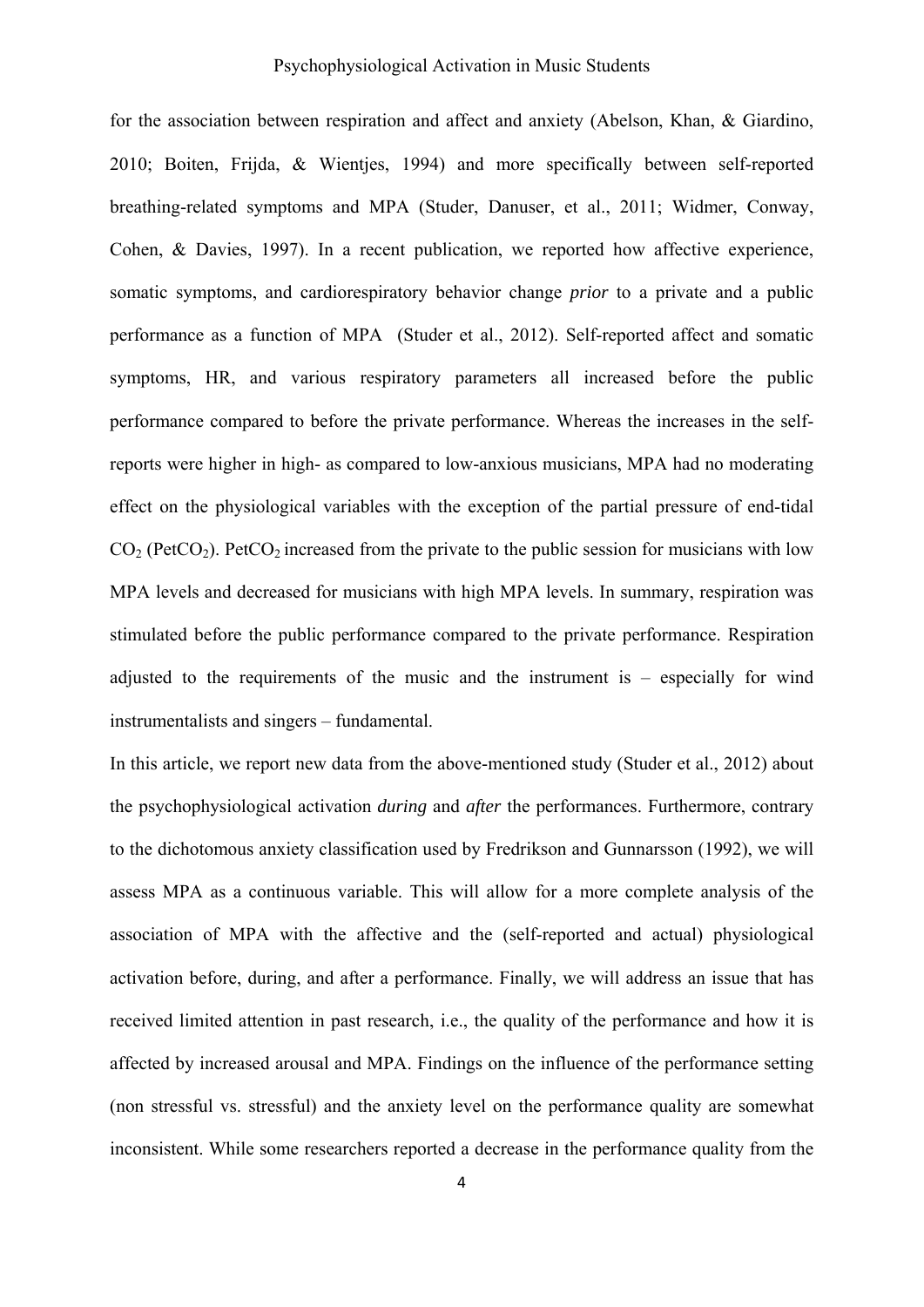non stressful to the stressful performance situation (Yoshie et al., 2009), others reported no differences (Craske & Craig, 1984) and still others reported even an increase in performance quality (Hamann & Sobaje, 1983).

The main goal of this study was to provide a comprehensive view on the dynamics of selfreported variables (anxiety, tension, shortness of breath, difficulty breathing, palpitations, trembling, sweaty hands) and physiological variables (HR,  $V_E$ , total breath duration ( $T_{TOT}$ ), and  $PetCO<sub>2</sub>$ ) before, during and after a private and a public music performance and to investigate the moderating effect of MPA. Based on previous research (Brotons, 1994; Fredrikson & Gunnarsson, 1992; Studer et al., 2012; Widmer et al., 1997; Yoshie et al., 2009), we hypothesized that musicians show stronger arousal with respect to the physiological variables (HR,  $V_E$ ,  $T_{TOT}$ ) and the self-report variables during a public performance compared to a private performance (hypothesis 1) and during the performance compared to before or after the performance (hypothesis 2). We also expected to find stronger physiological and selfreported arousal in musicians with higher usual levels of MPA as compared to musicians with lower usual levels of MPA (hypothesis 3). Furthermore, we hypothesized that the changes in the physiological and self-reported arousal between phases are larger in the public session than in the private session (hypothesis 4), that musicians with higher usual levels of MPA as compared to musicians with lower usual levels of MPA show a larger increase in self-reported and physiological arousal between the private and the public session (hypothesis 5) and larger changes between phases in the public session as compared to the private session (hypothesis 6). We also hypothesized that the session-dependent changes between phases are larger with increasing MPA levels (hypothesis 7).

The secondary goal of this study was to examine how the quality of the performance is affected by MPA. Given the mixed evidence concerning the association between MPA and the quality of performance, we analyzed this issue in an exploratory way.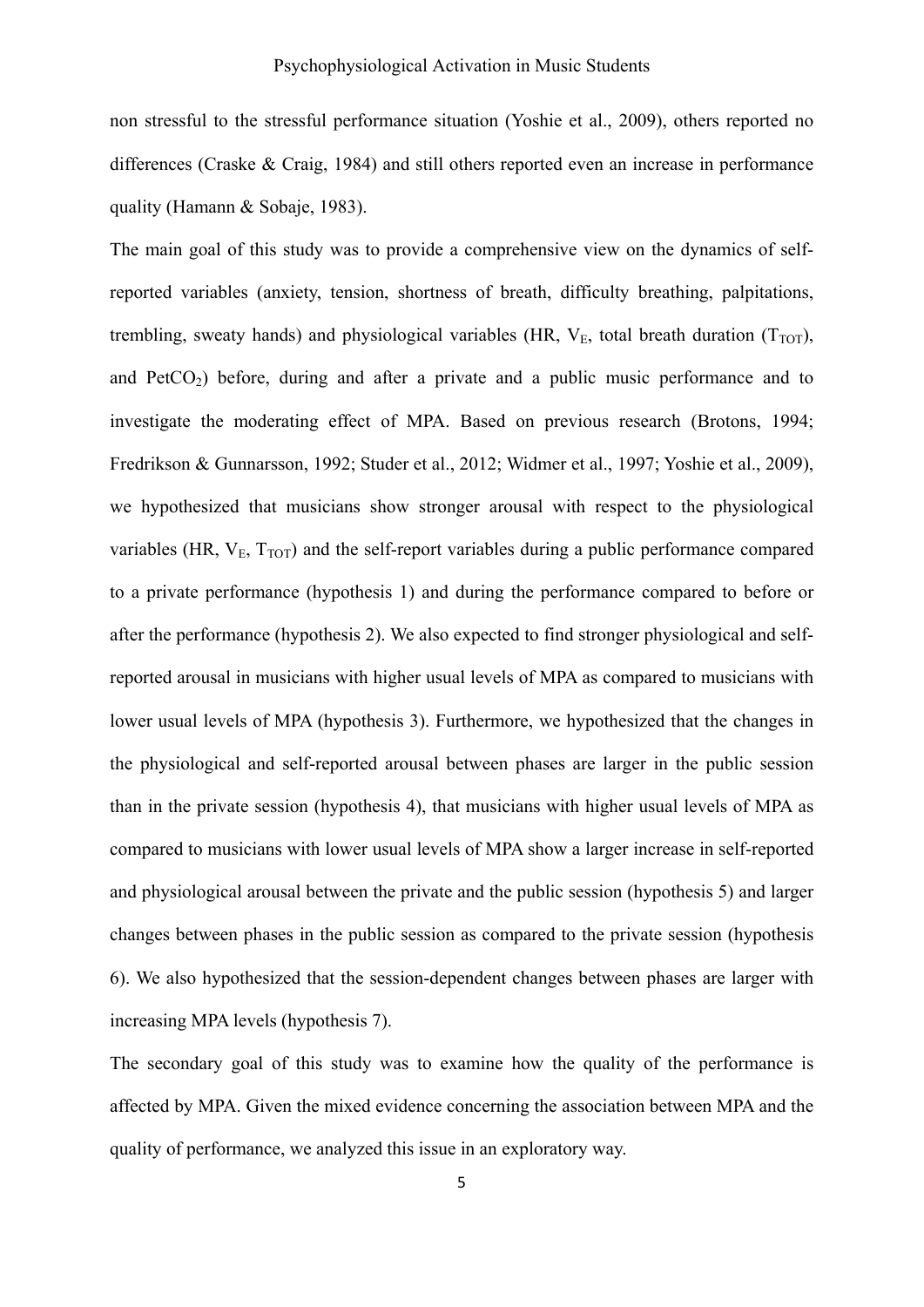### **2. Methods**

Data presented in this paper were collected during an experimental study published in Studer et al. (2012). This previous publication focused on the phase before a private and a public music performance to analyze in detail the anticipatory performance anxiety. The present paper extends this previous report by additionally analyzing the phases during and after the performances.

### *2.1. Participants*

Seventy-four students from six Swiss music universities participated in this study. Eight musicians had to be excluded because they did not participate in all measurement sessions, because they were not compliant with the experimenter's instructions, or due to technical failure. Thus, the final sample was composed of 66 students (59% female). Participants were 16-30 years old ( $M = 23.2$ ;  $SD = 3.4$ ) and their professional music education at the university level ranged between the first and eighth year. The sample composition was 18% singers, 27% wind instrumentalists, 30% string players, 18% pianists, and 7% miscellaneous.

#### *2.2. Procedure*

All participants were tested individually in three sessions: baseline session, private session, and public session, separated by approximately one week each. The goal of the baseline session was to familiarize the participants with the measurement devices, the experimenter, and the study design as well as to assess the baseline values for the dependent variables. The participants did not have to perform in the baseline session. For the private and the public session they performed the same « moderately difficult » musical pieces, which they were free to choose. The private session always preceded the public session to mirror as much as possible real performance situations, i.e., rehearsal before concert (cf. Studer et al., 2012). Both sessions encompassed a warm-up phase to tune the instrument or the voice, a pre-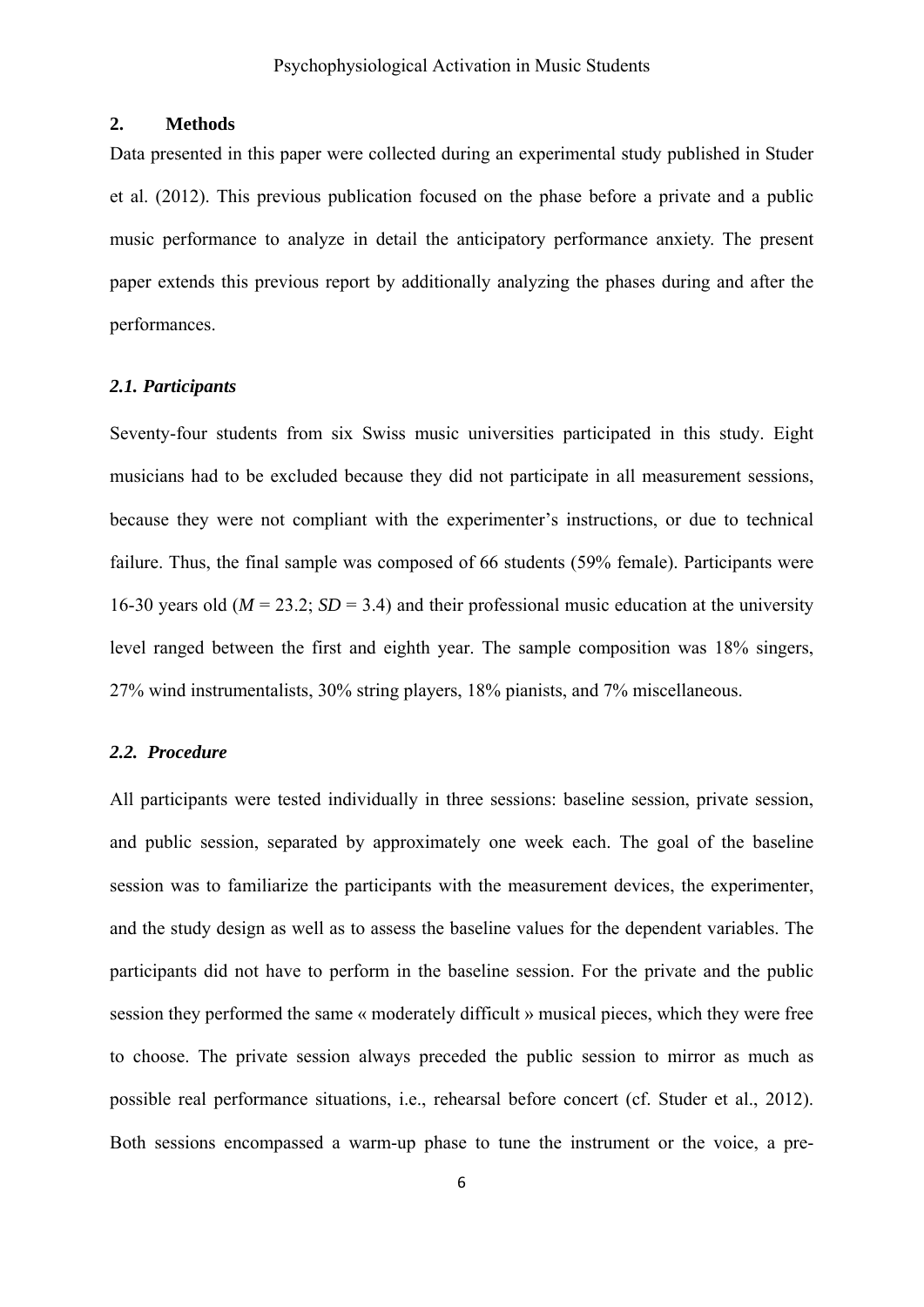### Psychophysiological Activation in Music Students

performance phase (in a preparation room), a performance phase (in an adjacent concert room), and a post-performance phase (again in the preparation room). Each phase lasted for approximately 10 minutes. The participants were sitting during each phase with the exception of singers, wind instrumentalists, violinists, and a double-bass player who were standing during the private and the public performance phase. During the pre- and the postperformance phases, the musicians were left alone and they were allowed to read. The private and the public session were identical with the following exceptions: In the public session, an audience composed by approximately ten persons was present. Furthermore, the public performance was audio recorded, and the musicians were told that two experts in the audience would evaluate the performance.

### *2.3. Measurements*

### **2.3.1. Assessment of MPA**

MPA can be considered as state anxiety with trait character. It is reasonable to assume that MPA remains stable for identical performance situations – at least over a certain time period. Therefore, we assessed the students' usual MPA level using the state scale of Spielberger's State Trait Anxiety Inventory (STAI-S) (Spielberger, Gorsuch, & Lushene, 1970). The instructions were slightly adapted as done previously (Widmer et al., 1997) and asked how they had felt before recent public solo performances they considered important. The STAI-S consists of 20 items addressing apprehensive feelings of anxiety. Each item was rated on a 4 point Likert scale (1 ''not at all'' to 4 ''very much so''). The score of this questionnaire can range from 20 (no anxiety) to 80 (extreme anxiety). The STAI-S was chosen for several reasons. First, almost all studies on MPA have used different ad hoc questionnaires; thus, there is no criterion standard questionnaire to assess MPA. By contrast, the STAI-S – although somewhat unspecific – has been widely used in research on (performance) anxiety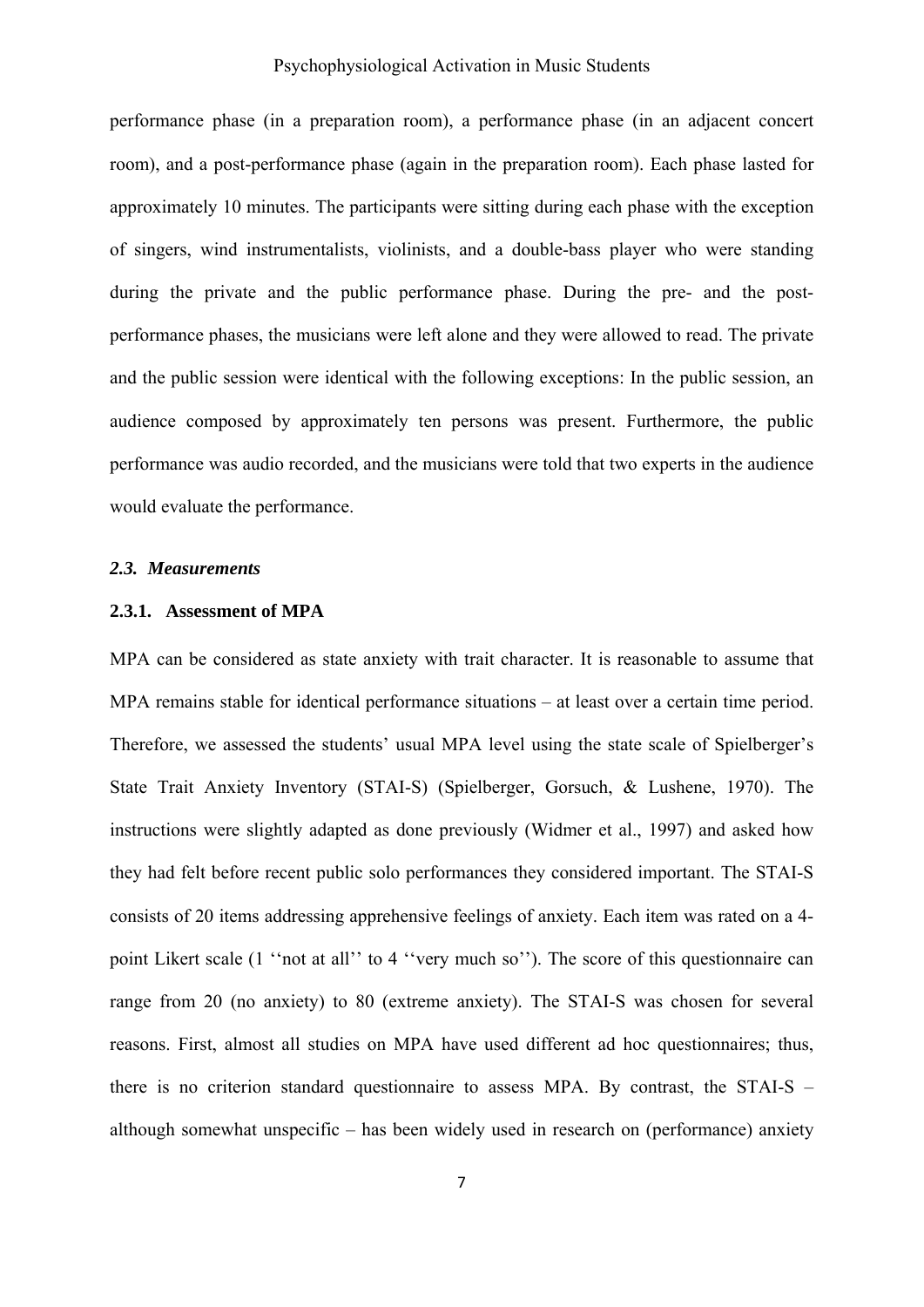(Brodsky, 1996; Widmer et al., 1997). Second, the STAI-S allowed us to assess the affective dimension, which is the central component of the experience of MPA in many musicians (Steptoe, 2001), as continuous variable. The score of the STAI-S is referred to as "MPA score" throughout the article.

### **2.3.2. Physiological measures**

From a total of 13 assessed cardiorespiratory variables, we have maintained four key variables, i.e., HR,  $V_{E}$ ,  $T_{TOT}$ , and  $PetCO<sub>2</sub>$ . HR was chosen as cardiac parameter,  $V_{E}$  as respiratory flow parameter,  $T_{TOT}$  as respiratory timing parameter, and  $PetCO<sub>2</sub>$  as indicator for hyperventilation (Van Diest, Bradley, Guerra, Van den Bergh, & Lang, 2009). Additionally, data of the accelerometer (ACC) are reported to control for the physical activation. Physiological parameters were sampled continuously over all the assessment periods, except  $PetCO<sub>2</sub>$ , which was not sampled during the performance phase, because the nasal assessment would have interfered with the singers' and wind instrumentalists' ability to perform and since other instrumentalists do not breathe exclusively through the nose while performing.

The electrocardiogram (ECG), the respiratory flow and time parameters, as well as the ACC data were assessed with the LifeShirt<sup>®</sup> system, a non invasive ambulatory assessment device (VivoMetrics Inc., Ventura, CA, USA; see Wilhelm, Pfaltz, and Grossman (2006) for a detailed description of the system). This snugly fitting T-shirt uses respiratory inductive plethysmography, which is the criterion standard for unobtrusive respiratory monitoring. Data were sampled at 200 Hz for the ECG and at 50 Hz for respiratory timing and volume parameters. Pet $CO<sub>2</sub>$  was recorded by means of a nasal canula connected to a non-dispersive infrared  $CO<sub>2</sub>$  monitor with a resolution of 1 mm Hg, an accuracy of 2 mm Hg, a sampling flow rate of 50 mL/min, and a sampling rate of 40 Hz (Microcap Handheld Capnograph, Oridion Medical 1987Ltd., Jerusalem).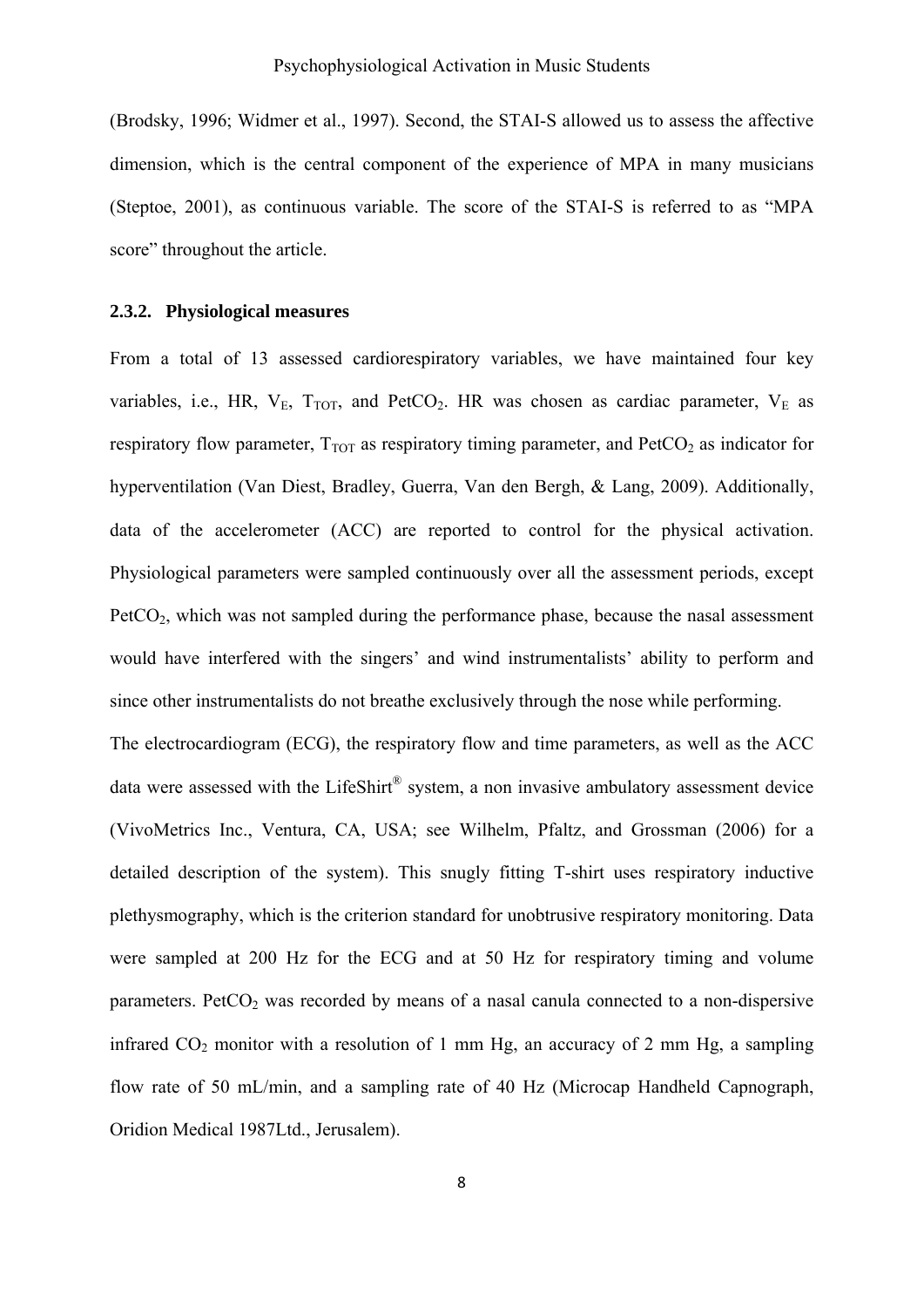# **2.3.3. Self-report measures**

The affective experience was assessed with two single-items, i.e., "anxiety" and "tension". The perceived physiological activation (i.e., somatic symptoms) was assessed with five single-items, i.e., "difficulty in breathing deeply", "shortness of breath", "palpitations", "trembling", and "sweaty hands". Each item was rated on an 11-point Likert scale ranging from 1 "not at all" to 11 "extremely". These self-reports were assessed (a) at the beginning and at the end of the pre-performance phase, (b) at the beginning of the post-performance phase to rate retrospectively the affective experience and the perceived physiological activation during the performance, and (c) at the end of the post-performance phase. Since the differences in the ratings between the beginning of the pre-performance phase and its end were not significant, they were considered as a repeated measure.

## **2.3.4. Self-rated quality of the performance and effort**

At the end of the post-performance phase in the private and the public condition, all musicians were asked to rate the quality of their performance on a scale from 1 "very bad" to 11 "excellent" and the effort they put into the performance on a scale from 1 "none" to 11 "very much".

### *2.4. Data editing*

The ECG and PetCO<sub>2</sub> data were analyzed using ANSLAB (Wilhelm & Peyk, 2006). The respiratory flow and timing parameters were analyzed with VivoLogic, provided by VivoMetrics Inc. (Ventura, CA, USA). V<sub>E</sub> was determined with an 800ml fixed volume bag calibration. This calibration was carried out in the sitting and standing position and applied to the respective position of the musicians. For all physiological measures, data were averaged over the 10-minute assessment period of each session. For a more detailed description of the data editing see Studer et al. (2012).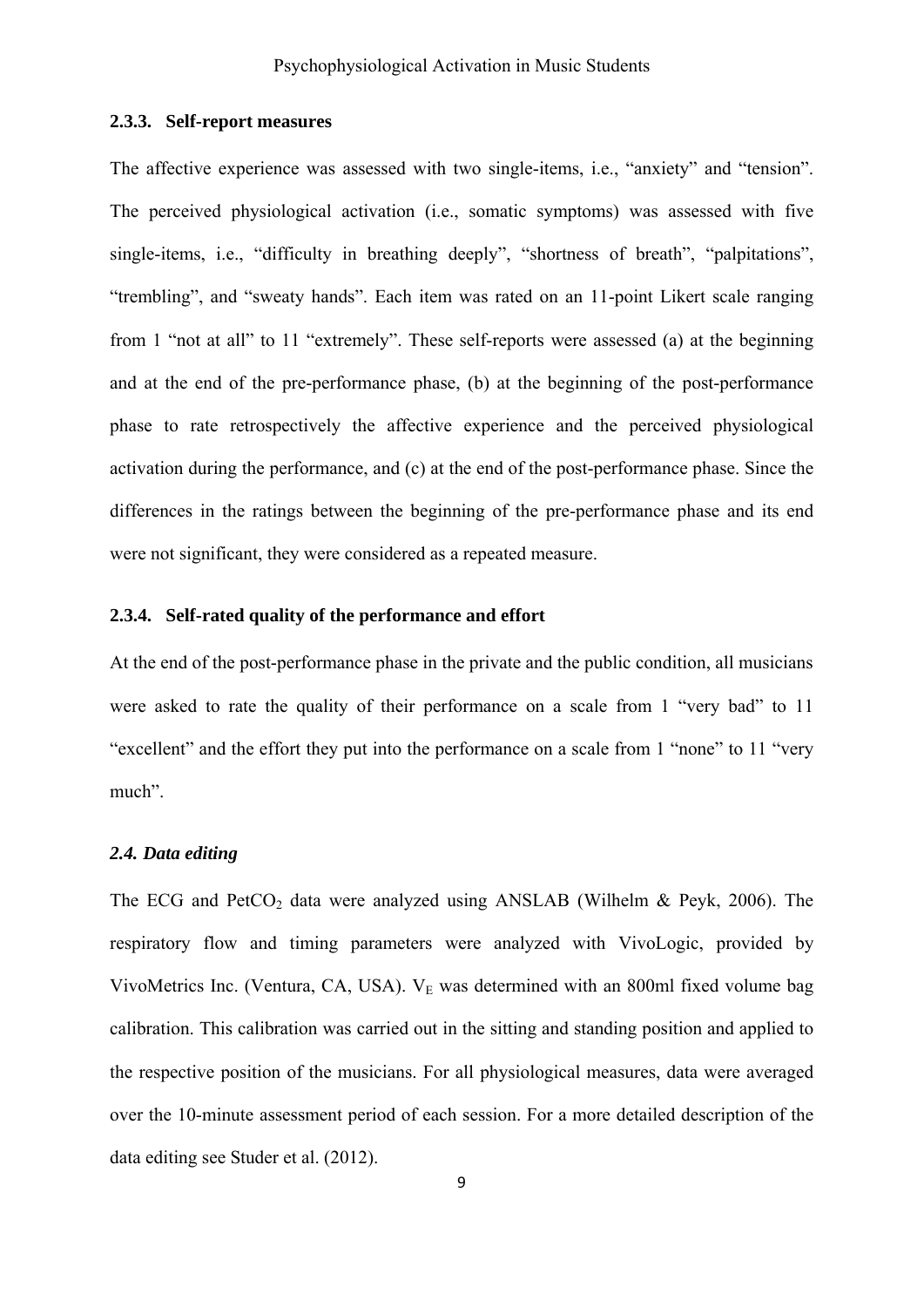### *2.5. Statistical methods*

All analyses were performed using Stata version 11.0 for Windows (Stata Statistical Software, StataCorp LP, Texas). For the regression analyses of right-skewed continuous variables ( $V<sub>E</sub>$ and  $T_{TOT}$ ), the latter were logarithmically transformed in order to achieve approximate normality. For the statistical analyses, the physiological data were averaged over the 10-min pre-performance, performance, and post-performance periods, respectively. The physiological variables and the psychological variables were analyzed with generalized linear mixed models with a subject-specific random intercept. This statistical method allowed us to examine jointly the effect of the independent variables at the unchanging subject level (MPA score, instrument group, gender) and at the condition level (session, phase, and physical activation (ACC)) as well as the interactions between Phase x Session, Session x MPA, Phase x MPA, and Phase x Session x MPA. Since the self-report variables were recorded on an ordinal scale and were, therefore, not amenable to the standard linear mixed model analysis, we used for them the ordered logistic mixed model analysis. This model is a direct generalization of the ordinary two-outcome logistic model. An underlying score is estimated as a linear function of the independent variables and a set of cut points. The parameters estimate of the model can be interpreted as a log-odds ratio assumed to be identical for all cut points (Rabe-Hesketh  $\&$ Skrondal, 2008).

The modelling strategy proceeded as follows: the first regression model (M1), used to test hypotheses 1-3, included all main effects of interest (session, phase, MPA score), additionally controlling for gender, instrument group, and  $ACC<sup>1</sup>$ . Subsequently, four interaction models were fitted sequentially: The first interaction model (M2) used to test hypothesis 4 added the Phase x Session interaction to M1. The second interaction model (M3) used to test hypothesis

 $<sup>1</sup>$  Independent variables were coded as follows: session: private=0 public=1; phase: pre-performance=0,</sup> performance=1, post‐performance=2; MPA score=continuous; gender: women=0, men=1; instrument group: non wind instrumentalists=0, wind instrumentalists=1; ACC=continuous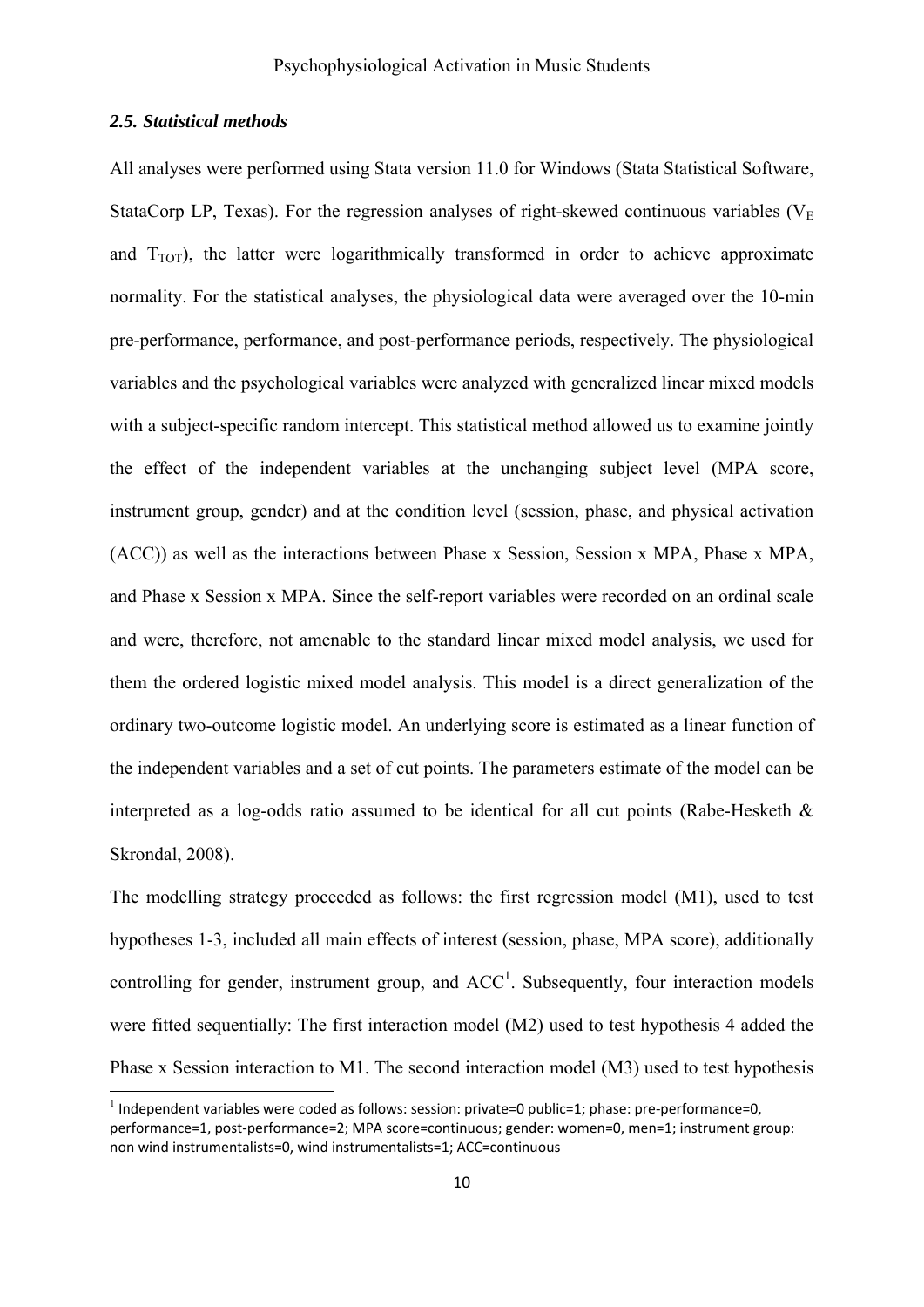5 added the Session x MPA interaction to M2. The third interaction model (M4) used to test hypothesis 6 added the Phase x MPA interaction to M3; and finally, the fourth interaction model (M5) used to test hypothesis 7 added the Phase x Session x MPA third–order interaction to M4. Regression analyses display the results always with respect to a reference group within each independent variable. Thus, in order to show the global effect of Phase, Phase x Session, Phase x MPA, and Phase x Session x MPA, we additionally performed postestimation Wald tests (indicated by the  $\gamma$ 2 statistics in the text). The variable "phase" was further analyzed by pairwise post-estimation comparisons of each variable level (i.e., before, during, and after the performance) with multiplicity adjustment according to Sidak. This procedure allowed us to compare the various phases within and across sessions. To report the Phase x Session interaction effect in an intelligible way, we additionally report the differences in change scores between phases over the sessions. Finally, to investigate the self-rated quality of the performance and its association with the performance condition (private vs. public) and the MPA score, the Pearson correlation coefficients were calculated.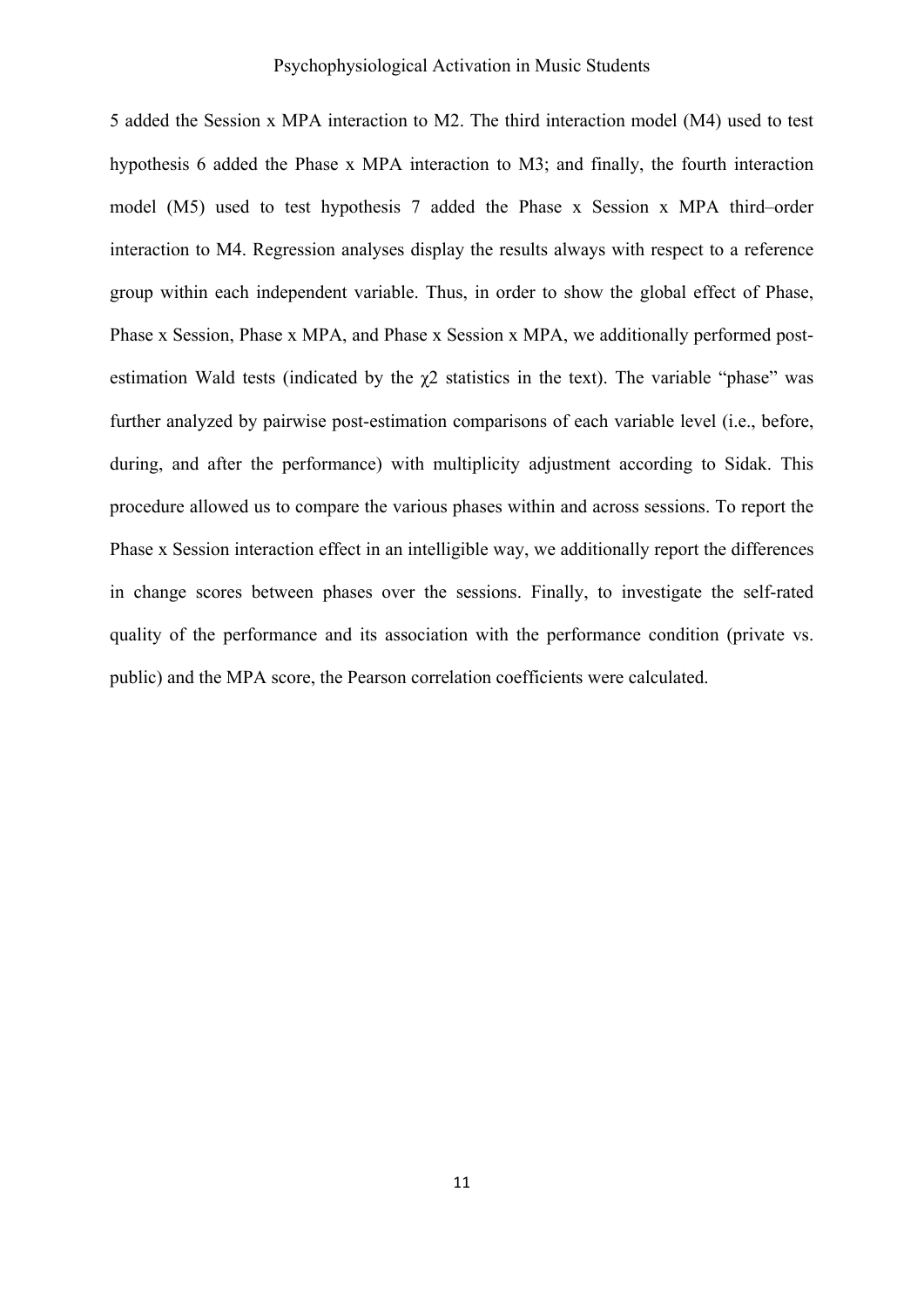### **3. Results**

The descriptive results for each phase of the private and the public session are given in Table 1. Since musicians with lower MPA scores and musicians with higher MPA scores did not differ from each other with respect to any of the self-report or physiological variables during the baseline session (Studer et al., 2012), this session is not taken into account any further. The results of the regression analyses for the physiological variables and the self-report variables are given in Table 2 and Table 3, respectively. The graphic representations of the physiological variables and a selection of the self-report variables are given in Figure 1.

The analyses of "difficulty breathing", "tension", and "sweaty hands" yielded qualitatively comparable results. The same is true for "palpitations" and "shortness of breath". In order to avoid repetitions, we present only one variable of these groups, i.e., "difficulty breathing" and "palpitations".

### **3.1. Main effects for session, phase, and MPA**

HR,  $V<sub>E</sub>$  and all self-report variables showed stronger activation during the public session as compared to the private session, thereby confirming hypothesis 1 on the session effect for these variables. Hypothesis 2 on the phase effect was confirmed for all physiological and selfreport variables (HR:  $\chi^2(2) = 370.75$ ; V<sub>E</sub>:  $\chi^2(2) = 775.37$ ; T<sub>TOT</sub>:  $\chi^2(2) = 44.75$ ; "anxiety":  $\chi^2(2)$ = 115.82; "difficulty breathing":  $\chi^2(2)$  = 55.52; "trembling":  $\chi^2(2)$  = 44.82; "palpitations":  $\chi^2(2) = 89.15$ ; all  $ps < .001$ ). HR, V<sub>E</sub>, and all self-report variables were higher, respectively lower for  $T_{TOT}$ , during the performance than before and after. PetCO<sub>2</sub>, which was not measured during performance, showed lower values after the performance than before the performance. Whereas the MPA score had no significant effect on any of the assessed physiological variables, the self-report ratings significantly increased with increasing MPA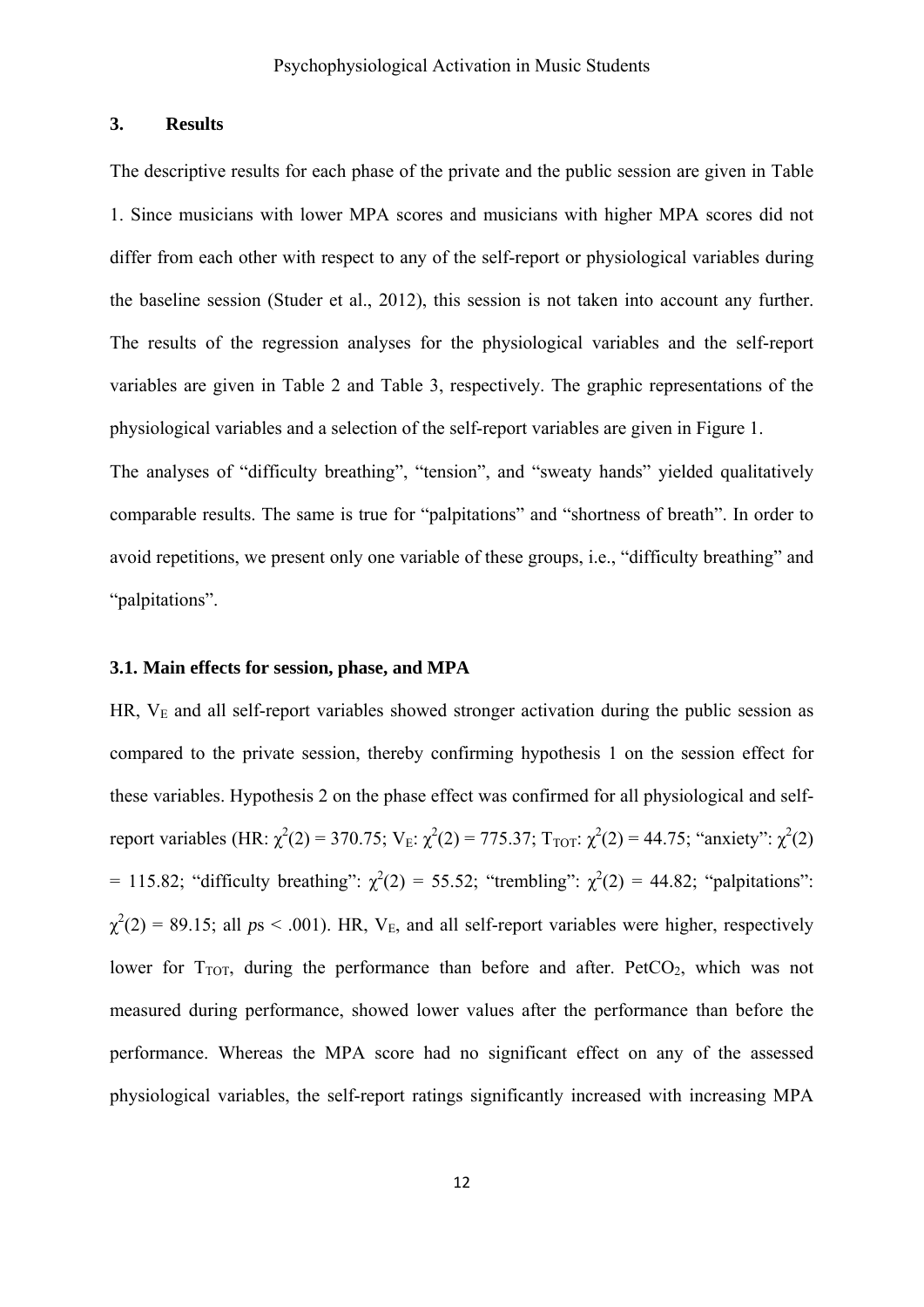scores. Thus, hypothesis 3 was confirmed for the self-report variables, with the exception of "palpitations" ( $ps < .05$ ).

### **3.2. Interaction effect: Phase x Session**

Hypothesis 4 on the Phase x Session interaction was confirmed for HR  $(\chi^2(2) = 132.6, p <$ .001),  $V_E(\chi^2(2) = 6.27, p < .05)$ ,  $T_{TOT}(\chi^2(2) = 7.43, p < .05)$ , "anxiety" ( $\chi^2(2) = 10.45, p < .05$ ) .01), and "trembling"  $(\chi^2(2) = 19.33, p < .01)$ . The effect of the phase was thus not uniform across the sessions for these variables. Whereas HR was significantly higher in each phase of the public session as compared to the corresponding phase in the private session (before: +7.7 bpm, during: +28.1 bpm, after: +8.4 bpm; *p*s < .001), the biggest increase was observed between the two performance phases. Post-hoc analysis revealed that the interaction effect was due to both the larger increase from the pre-performance to the performance phase (private: +21.6 bpm; public: +42.0 bpm) and the larger decrease from the performance to the post-performance phase (private: -23.4 bpm; public: -43.1 bpm) in the public session compared to the private session ( $p < .001$ ). Also V<sub>E</sub> was higher before and during the public performance as compared to the corresponding phases in the private session (before: +11%, during:  $+19\%$ ;  $p < 0.01$ ,  $p < 0.001$ , respectively). The post-performance phase was not significantly different between the two sessions. Post-hoc analysis revealed that the interaction effect was due to the stronger decrease from the performance to the postperformance phase in the public session (65% decrease) compared to the private session (60% decrease) ( $p < .05$ ). T<sub>TOT</sub> was significantly shorter during the public performance as compared to during the private performance ( $p < .05$ ). T<sub>TOT</sub> showed a larger decrease from the preperformance phase to the performance in the public session compared to the private session (- 29% vs.  $-17\%$ ;  $p < .05$ ).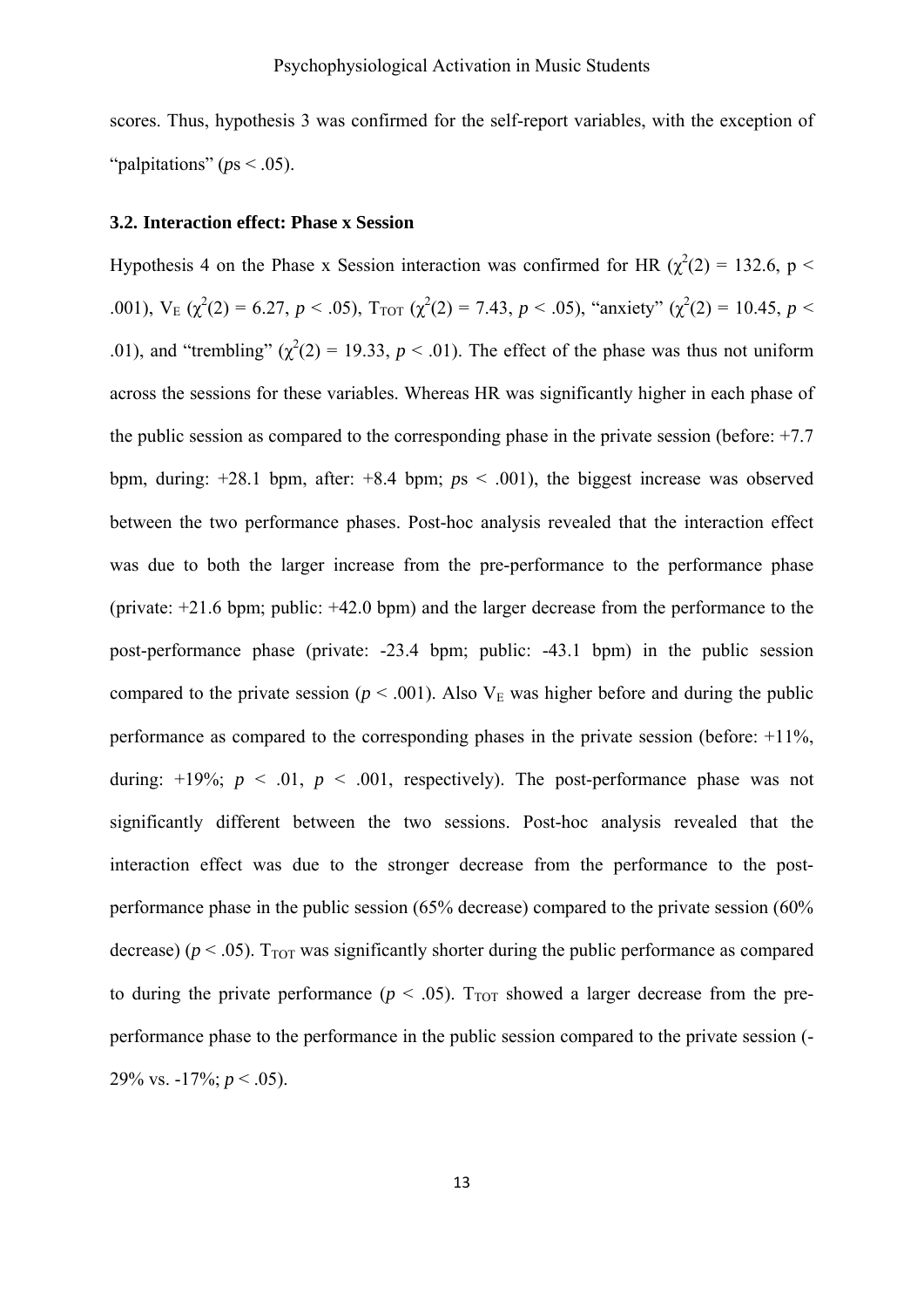Also the self-report variables were significantly higher before, during, and after the public performance as compared to the corresponding phase in the private performance (all *p*s < .05 with the exception of "anxiety" after the performance). Although the differences in the selfratings after the performance between the private and the public session were significant, they were of small magnitude. Post-hoc analyses for the two self-report variables with a significant Phase x Session effect showed that the decrease for "anxiety" from before to after the performance and from during to after the performance ( $p<sub>s</sub> < 0.01$ ) was stronger in the public than in the private session. For "trembling", the increase from before to during the performance and the decrease from during to after the performance were stronger in the public than in the private session ( $ps < .05$ ).

### **3.3. Interaction effects: Session x MPA and Phase x MPA**

Hypothesis 5 on the Session x MPA interaction was confirmed for  $PetCO<sub>2</sub>$ , "anxiety", and "difficulty breathing". The  $PetCO<sub>2</sub>$  of the least anxious musicians increased from the private to the public session, whereas the  $PetCO<sub>2</sub>$  of the most anxious musicians decreased. This effect is illustrated in Figure 1 and described in detail in Studer et al. (2012) for the preperformance phase. Also for the self-report variables, the main effect of the session was amplified by increasing MPA scores, with the exception of "trembling" and "palpitations".

There was a significant Phase x MPA effect for  $V_E$  ( $\chi^2(2) = 16.59$ , p < .001), "anxiety" ( $\chi^2(2)$ )  $= 10.48$ ,  $p < .01$ ) and "palpitations" ( $\chi^2(2) = 8.92$ ,  $p < .05$ ). Hypothesis 6 was, thus, confirmed for these variables. Whereas  $V<sub>E</sub>$  was significantly higher with increasing MPA before the performance ( $p < .05$ ) and marginally higher after the performance ( $p = .07$ ), MPA showed no effect on  $V_E$  during performance. Thus, the Phase x MPA effect was manifest in (a) a less steep increase from the pre-performance to the performance phase with increasing MPA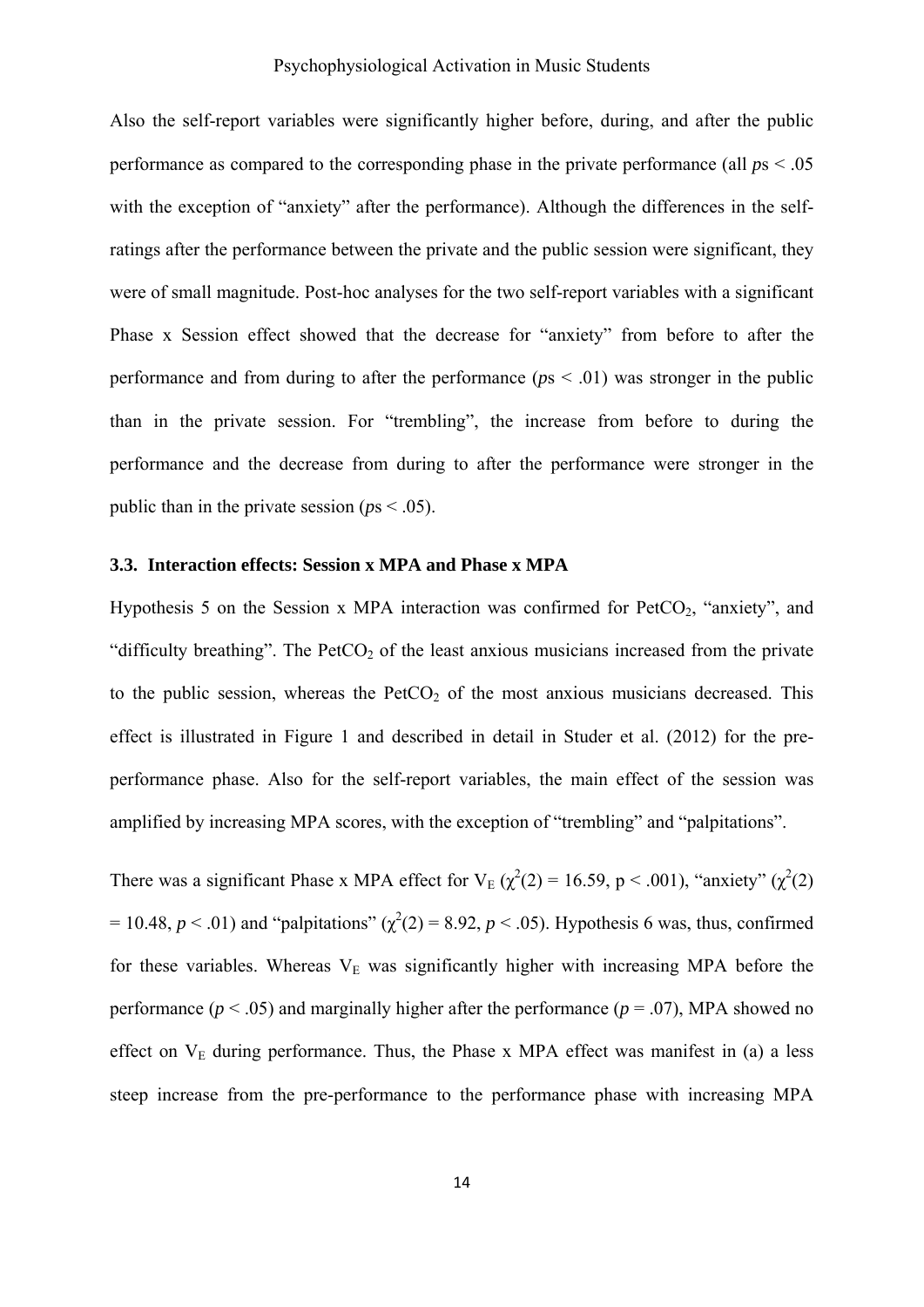scores ( $p < .001$ ) and (b) a less steep decrease from the performance to the post-performance phase with increasing MPA scores  $(p < .01)$ .

Finally, there was no significant Phase x Session x MPA interaction for any physiological or self-report variable. Hypothesis 7 was, therefore, completely rejected.

### **3.4. Self-rated quality of the performance and effort**

The musicians made an effort to play at their best in both sessions (private:  $M = 8.2$  (*SD* = 2.0); public:  $M = 9.2$  ( $SD = 1.5$ )). Overall, the self-ratings of the private and the public performance quality were not significantly different (private session:  $M = 6.1$  (*SD* = 1.8) vs. public session:  $M = 6.2$  (*SD* = 2.1),  $t(63) = -0.40$ ,  $p = .69$ , two-sided). Twenty-eight musicians rated their public performance as being better than their private performance, whereas 18 rated their private performance as being better than their public performance. Eighteen musicians rated their performance identically in both the private and the public condition. The performance rating was only weakly, though significantly, correlated with the MPA score in both the private session ( $r = -.26$ ;  $p < .05$ ) and the public session ( $r = -.33$ ;  $p < .01$ ). The correlation between MPA and the change score of the self-rating of the performance, i.e., the difference between the private and the public performance, was even weaker and not significant anymore  $(r = -.10; p = .41)$ .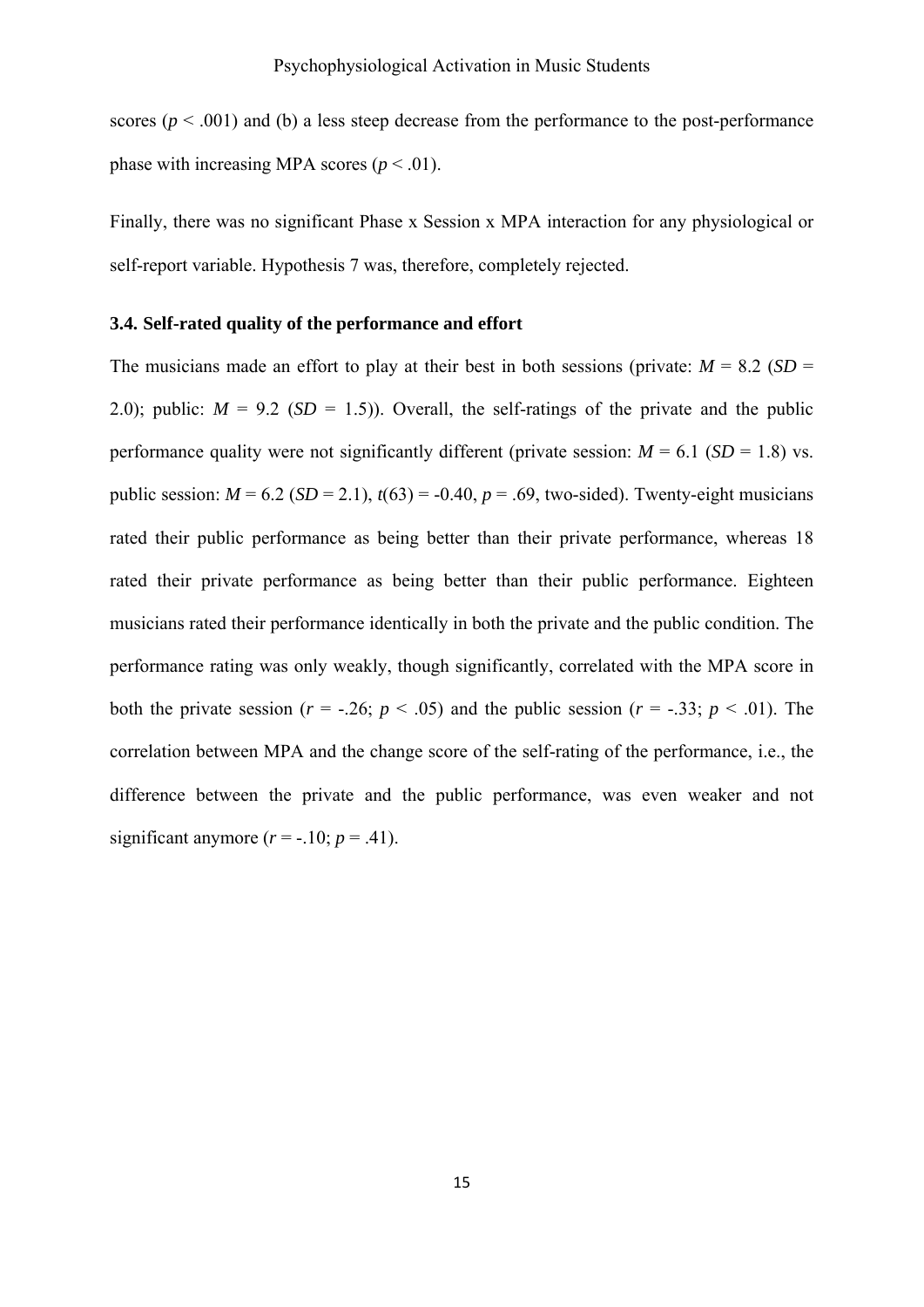### **4. Discussion**

The main goal of the present study was to investigate the physiological activation and the selfreported affective experience and somatic symptoms during performance stress in musicians in a comprehensive time perspective. To this end, we analyzed the phases before, during, and after a private and a public performance. Furthermore, we investigated the moderating effect of MPA on the physiological activation and the self-reported variables. Finally, we also investigated the association between the musicians' self-rating of the performance quality and their MPA score.

HR and  $V<sub>E</sub>$  showed a stronger activation during the public session than during the private one. Furthermore, their activation and the one of  $T_{TOT}$  were stronger during the performances than before or after. These results are in line with previous research (Brotons, 1994; Fredrikson & Gunnarsson, 1992; LeBlanc et al., 1997; Mulcahy et al., 1990; Spahn, Echternach, Zander, Voltmer, & Richter, 2010; Yoshie et al., 2009). Previous studies reported that the HR of musicians was 99 – 112 bpm during a low-stress performance (practice, rehearsal) (Brotons, 1994; LeBlanc et al., 1997; Yoshie et al., 2009). This level of activation during musical performance is in between HR at rest in healthy adults (70 bpm) and HR during moderate to heavy exercise (150-180 bpm) (McArdle, Katch, & Katch, 2006). Thus, part of the increased physiological activation we observed during the public performance can be explained by the physical demands of musical performance. The physical effort due to performing, however, does not explain why the activation for HR and  $V<sub>E</sub>$  was stronger during the public performance than during the private one  $(+ 28.1$  bpm for HR and  $+ 2.77$  l/min for  $V_E$ ). Furthermore, given the fact that neither the Session x MPA interaction nor the Phase x Session x MPA interaction were significant, also MPA cannot explain the higher physiological activation during the public performance. Also globally, there was no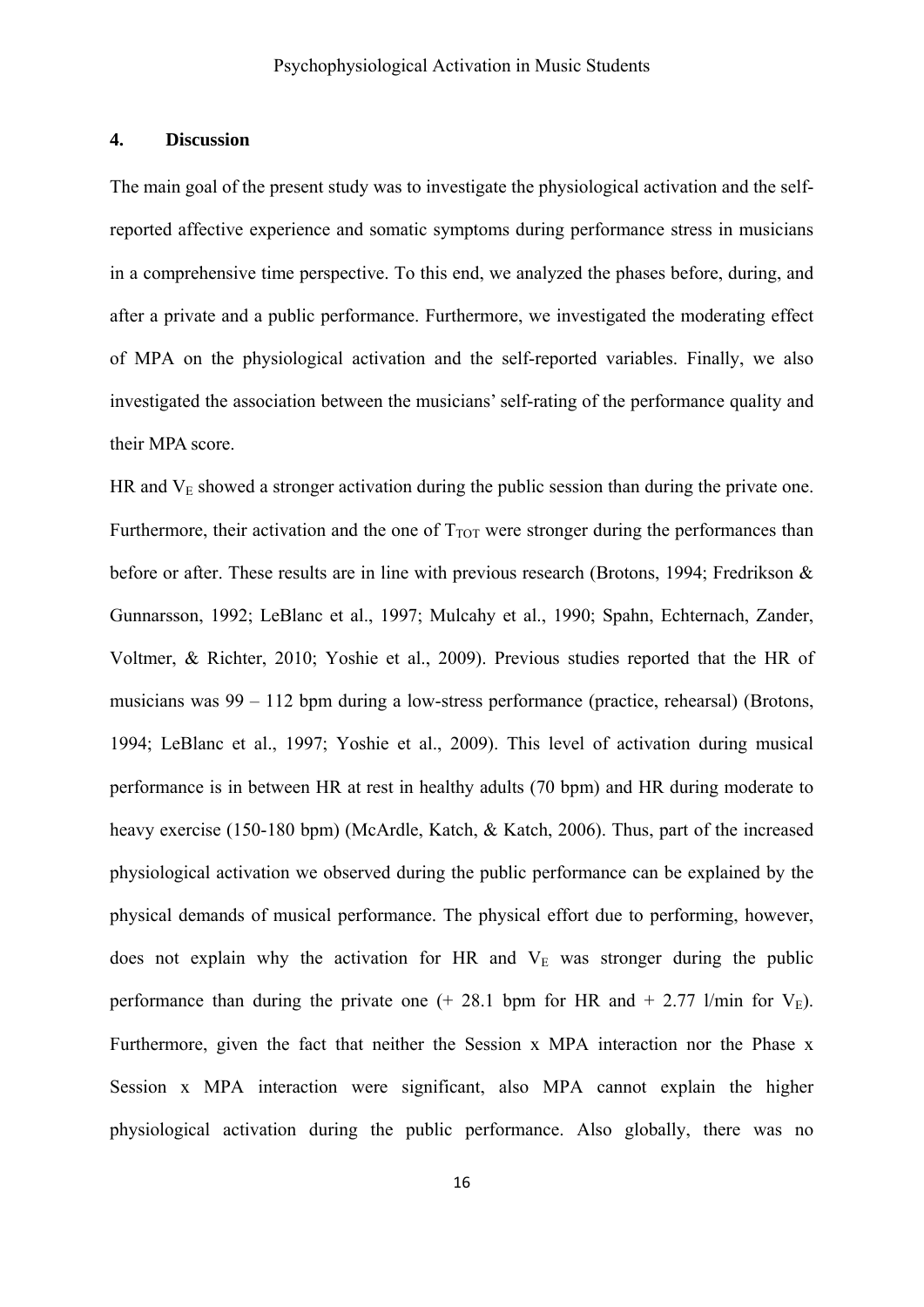association between the physiological variables and the MPA score. The same lack of association between physiological activation and anxiety was previously reported for HR, skin conductance level, and respiratory sinus arrhythmia in high trait socially anxious individuals vs. low trait socially anxious individuals in a public speaking task (Mauss et al., 2003).

Compared to during the private performance, HR and  $V<sub>E</sub>$  were significantly higher during the public performance and  $T_{TOT}$  was significantly smaller. Although being significant, the observed changes in  $T_{TOT}$  during the public performance were of rather small magnitude contrary to the changes in HR and  $V_E$ . This may be due to the fact that  $T_{TOT}$  is bound more tightly to the demands of a musical piece than other physiological variables. This applies particularly to wind instrumentalists and singers. For these instrument types breathing is strongly determined by the music. Nevertheless,  $T_{TOT}$  was slightly shorter in the public performance phase than in the private one. In a previous study on pianists, Yoshie et al. (Yoshie et al., 2009) reported a tendency to play faster in a public competition condition than in a rehearsal condition without audience. For wind instrumentalists and singers, faster playing goes along with an increase in the respiratory rate. This link between increased tempo and decreased  $T_{TOT}$  might also apply – although to a lesser degree – to the other instrument groups. Previous studies have shown that the mere listening to music induced significant increases in breathing rate with faster musical tempi. This result was even more obvious in musicians than in non-musicians (Bernardi, Porta, & Sleight, 2006). Furthermore, Ebert et al. (2002) reported an association between meter rate, tempo, and breathing rate. Thus, future studies would benefit from taking into account the association between breathing rate and tempo.

 $PetCO<sub>2</sub>$  values after the performance were significantly lower than before, although only slightly (see Figure 1). This might be due to a tendency to breathe in excess of metabolic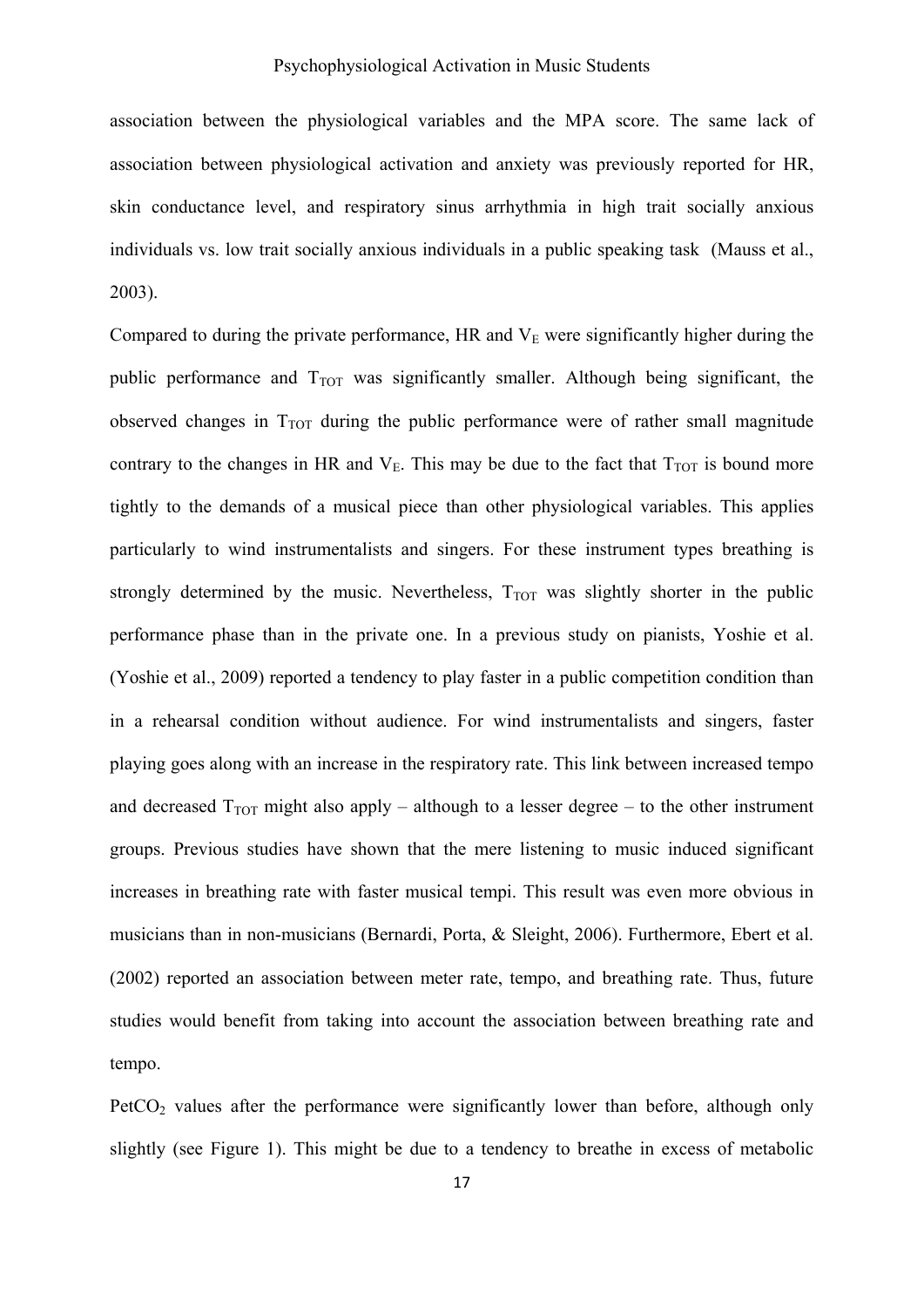requirements (i.e., hyperventilate) during the performances. To confirm this hypothesis, future studies should assess  $PetCO<sub>2</sub>$  during the performance. Furthermore, there was a difference in  $PetCO<sub>2</sub>$  values between the private and the public session depending on the MPA level of the musician. More precisely,  $PetCO<sub>2</sub>$  increased from the private to the public session for lowanxious musicians whereas it decreased for high-anxious musicians. Again, the decrease from the stress-free to the distressing performance situation may be due to an underlying hyperventilation problem in high-anxious musicians. This phenomenon is discussed in detail for the phase before the performance in Studer et al. (2012).

The MPA level also affected the changes between phases in  $V<sub>E</sub>$ . In high-anxious musicians compared to low-anxious musicians  $V<sub>E</sub>$  increased less strongly between the pre-performance phase and the performance phase and decreased less strongly between the performance and the post-performance phase. This was due to the fact that high-anxious musicians had higher  $V<sub>E</sub>$  than low-anxious musicians before and after the performance but were comparable during the performances. One could assume that  $V<sub>E</sub>$  is by default higher in more anxious musicians than in less anxious musicians. However, given that  $V<sub>E</sub>$  was comparable in higher and lower anxious musicians during the baseline (data not shown) and during performance, this conclusion does not hold. The investigation of worry and post-event rumination and their influence on respiration might elucidate this finding in future studies (Kenny, 2011).

In line with the findings of Ballegaard et al. (2009) and Fredrikson and Gunnarsson (1992), our results show the expected pattern of psychophysiological responding before, during, and after acute stress, i.e., activation from before to during the performance phase and recovery from during to after the performance phase (see also McEwen & Seeman, 2003). However, despite significant decreases in the physiological activation from the public performance phase to the post-performance phase, HR did not decrease to the post-performance level of the stress-free private session. Nevertheless, the recovery was in absolute terms stronger in the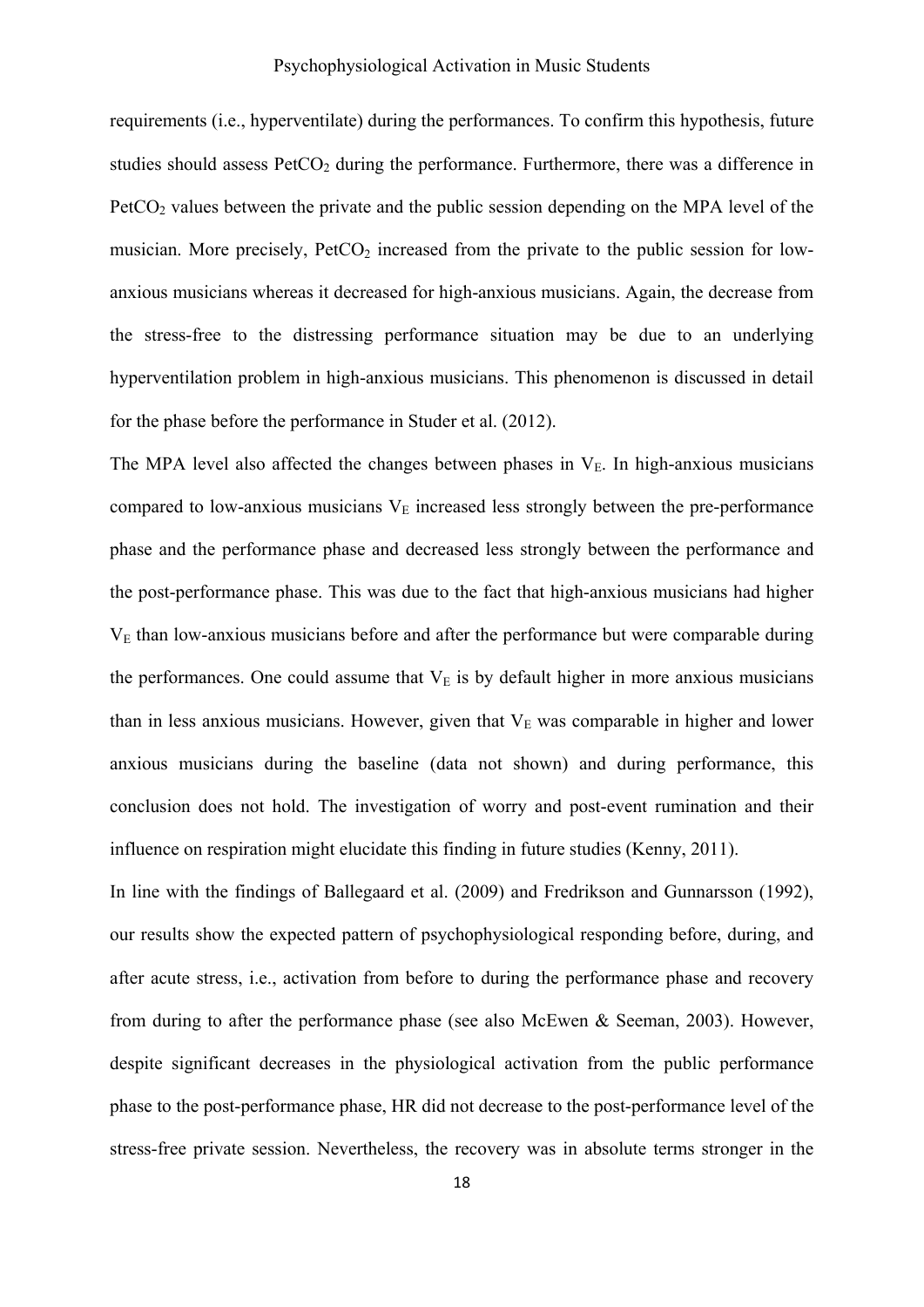### Psychophysiological Activation in Music Students

public session than in the private one. In future studies, it would be interesting to investigate how long it takes for the musicians after a public performance to reach the post-performance level of a stress-free performance.

As for HR and  $V_{E}$ , the ratings for all self-report variables were (a) higher in the public session than in the private session and (b) higher during the performance as compared to before and after it. Thus, they also showed the expected pattern of activation and recovery from before to during and from during to after acute stress. The finding of increased self-reported measures during the performances is somewhat contradictory to Salmon's assertion that anxious apprehensions are strongest before rather than during a public performance (Salmon, 1990). However, it is not clear which time period Salmon termed "before performance". "Before performance" might refer to the period *immediately* prior to the performance when the musicians walk on stage and are confronted with the audience rather than to the period ten minutes before the performance. Furthermore, all self-report variables were consistently associated with the MPA score (i.e., the STAI-S score), showing that higher anxious musicians reported globally higher ratings for the affective experience and for the selfperceived somatic symptoms. Contrary to the physiological variables, MPA amplified the session effect in all self-report variables with the exception of "trembling". The main effect of the phase was amplified only for some self-report variables ("anxiety" and "palpitations").

Clearly, whereas there was a consistent association between MPA and self-report variables, the association between MPA and the physiological variables was much less consistent. This finding is in line with previous studies showing that musicians with a high level of affective performance anxiety do not globally differ from low-anxious musicians at the physiological level (Craske & Craig, 1984; Fredrikson & Gunnarsson, 1992). The absence of physiological differences between high- and low-anxious subjects was also reported for other forms of anxiety (Anderson & Hope, 2009; Grossman, Wilhelm, Kawachi, & Sparrow, 2001; Mauss et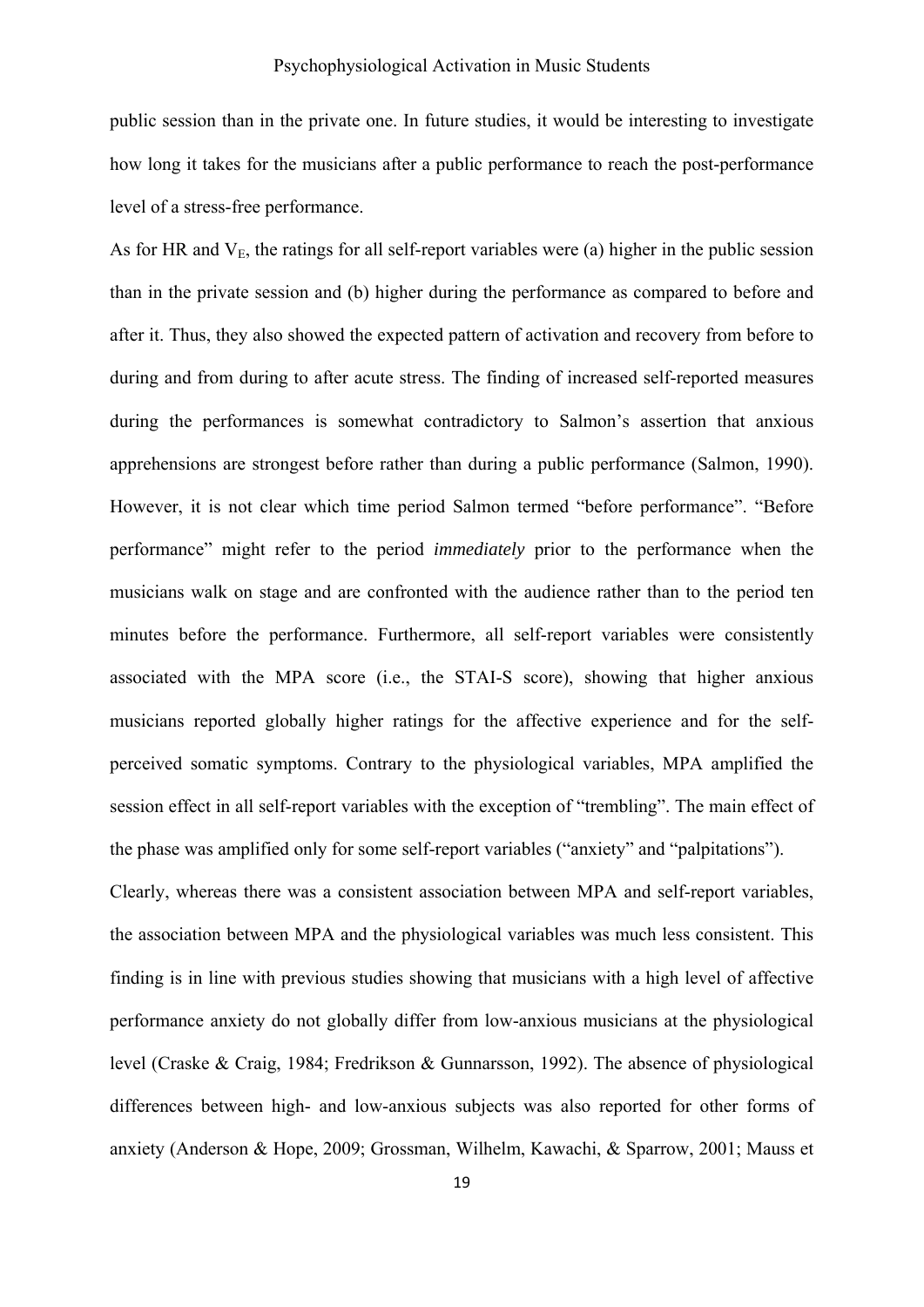### Psychophysiological Activation in Music Students

al., 2003; Mauss, Wilhelm, & Gross, 2004). This is consistent with models of social anxiety which emphasize the importance of cognitive factors (such as attentional focus and dysfunctional appraisal) in the experience of anxiety (Clark & McManus, 2002; Leary & Kowalski, 1995). Thus, low-anxious musicians may focus their attention on the music pieces and their performance, whereas high anxious musicians focus their attention at least partly on bodily manifestations – especially during the performance phase when the self-reported symptoms are highest. In conclusion, the observed changes in the physiological activation are primarily attributable to the performance stress rather than to trait MPA. Spahn et al. (2010, p. 81) concluded in this respect that "physiological arousal may be a necessary condition for MPA, but it is not a sufficient explanation".

When interpreting the above discussed results the likelihood of Type I errors should be kept in mind given the large number of statistical tests that were carried out. However, the response pattern for the main effects of all variables and for the Session x MPA interaction effects of the self-report variables is coherent and repeated. Also for those effects with low to very low *p*-values Type I errors are unlikely.

Finally, the musicians rated their performance as being worse with increasing levels of usual MPA in the private and the public sessions. However, the correlation between the self-rated quality of the performance and the MPA score was only weak. Furthermore, there was no evidence that intra-individual performance improvements or deteriorations from the private to the public session were associated with the MPA score. Quality ratings by the musician him- /herself yield valuable information given that the musician knows best which level of performance s/he is capable to achieve. Also, musicians' opinion on their own performance is highly important for their personal satisfaction. However, personal ratings might be influenced by individual expectations and character traits such as perfectionism. Therefore, further studies might want to compare experts' ratings with musicians' ratings. In this case,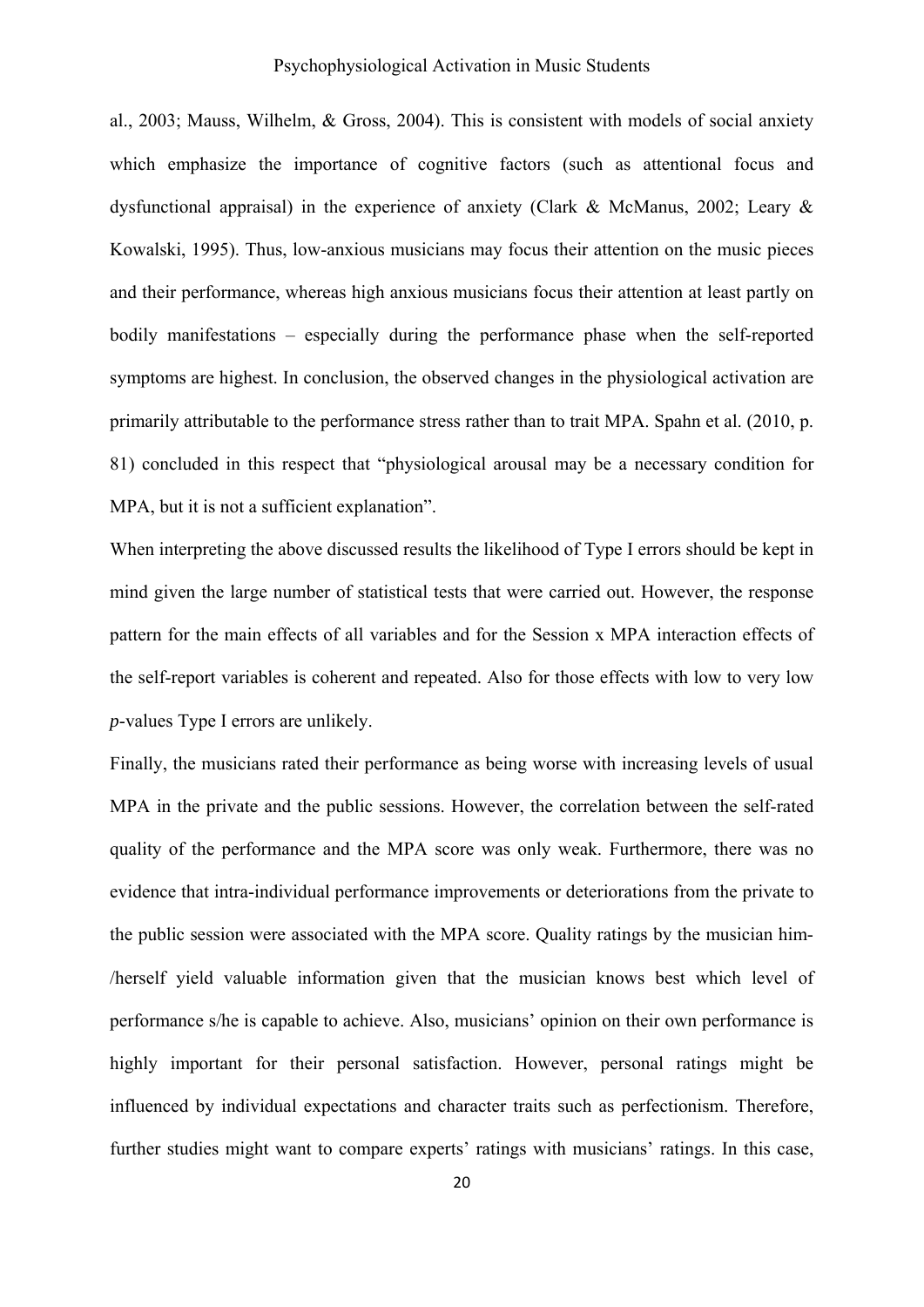attention should be paid to the fact that expert ratings are prone to be biased depending on whether the rater sees or only hears the performer (Fredrikson & Gunnarsson, 1992).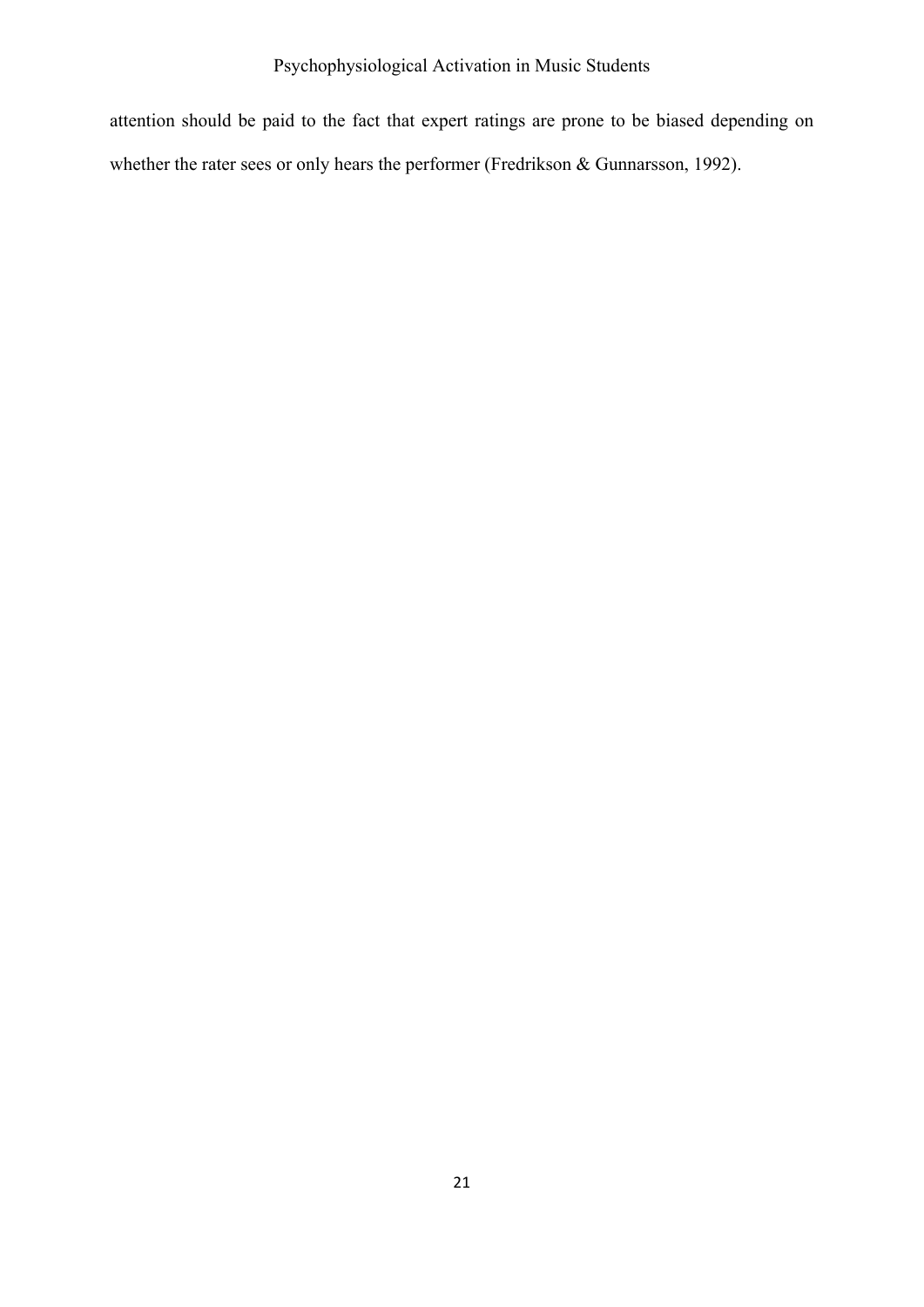# **5. Acknowledgements**

We are grateful to the Swiss National Science Foundation, which funded the present study (subsidy N° 100013-112520), and to the Swiss University Centre for Music Physiology for their kind support. The authors wish to thank the music universities and the music schools "Crescendo" and "Institut de Ribaupierre" for their precious help as well as Christa Flückiger for her assistance in gathering the research data.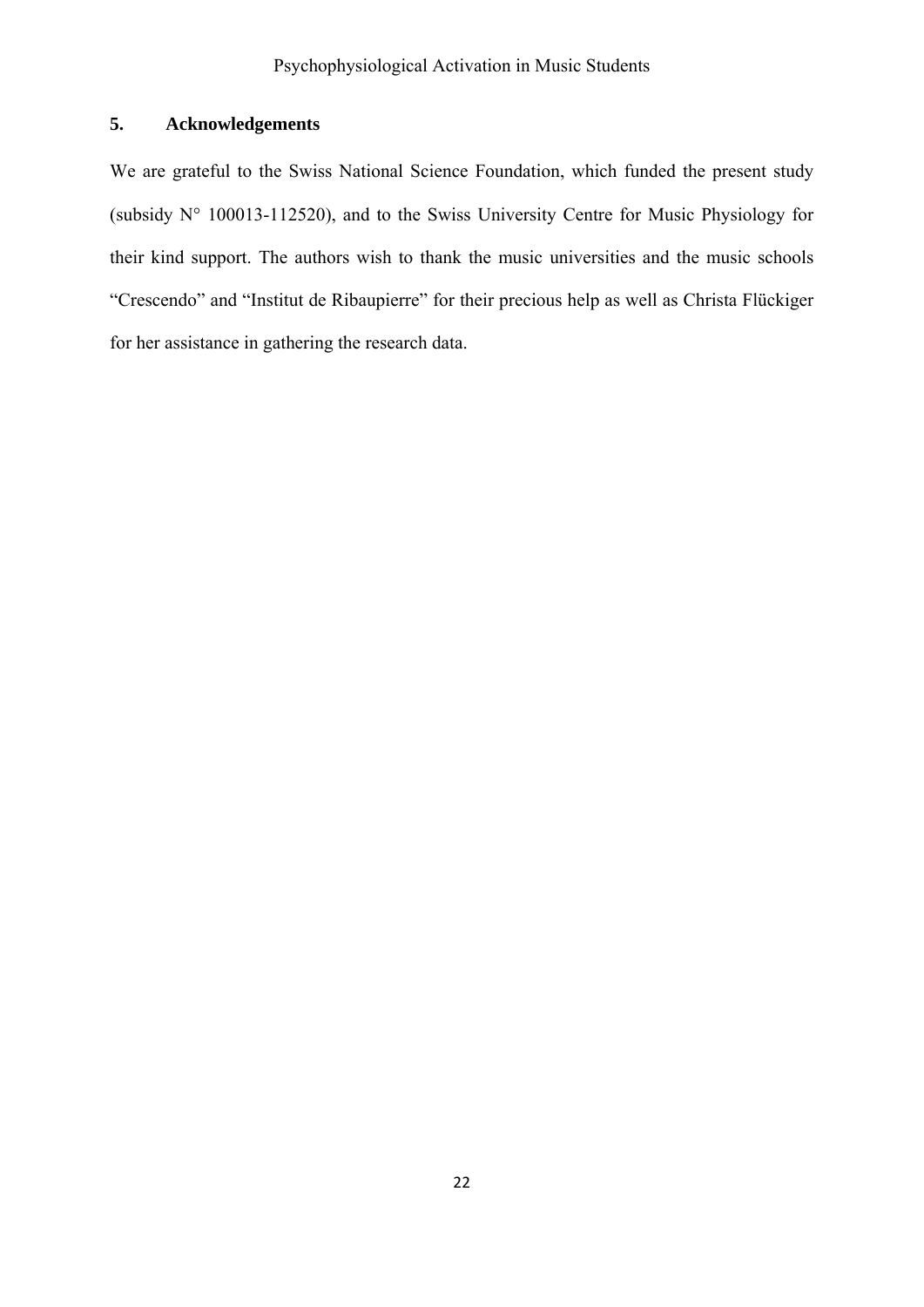### References

- Abel, L., & Larkin, T. (1990). Anticipation of Performance among Musicians: Physiological Arousal, Confidence, and State‐Anxiety. *Psychology of Music, 18*, 171‐182.
- Abelson, J. L., Khan, S., & Giardino, N. (2010). HPA axis, respiration and the airways in stress‐A review in search of intersections. *Biological Psychology, 84*(1), 57‐65. doi: DOI 10.1016/j.biopsycho.2010.01.021
- Anderson, E. R., & Hope, D. A. (2009). The relationship among social phobia, objective and perceived physiological reactivity, and anxiety sensitivity in an adolescent population. [Research Support, N.I.H., Extramural]. *Journal of Anxiety Disorders, 23*(1), 18‐26. doi: 10.1016/j.janxdis.2008.03.011
- Ballegaard, S., Karpatschof, B., Trojaborg, W., Hansen, A. M., Magnusson, G., & Petersen, P. B. (2009). A simple and objective marker for stress. *Scandinavian Journal of Clinical & Laboratory Investigation, 69*(6), 713‐721. doi: DOI 10.1080/00365510903042734;PII 912577784
- Bernardi, L., Porta, C., & Sleight, P. (2006). Cardiovascular, cerebrovascular, and respiratory changes induced by different types of music in musicians and non-musicians: the importance of silence. *Heart, 92*(4), 445‐452. doi: 10.1136/hrt.2005.064600
- Boiten, F. A., Frijda, N. H., & Wientjes, C. J. E. (1994). Emotions and Respiratory Patterns ‐ Review and Critical Analysis. *International Journal of Psychophysiology, 17*(2), 103‐128.
- Brodsky, W. (1996). Music Performance Anxiety Reconceptualized: A Critique of Current Research Practices and Findings. *Medical Problems of Performing Artists, 11*, 88‐98.
- Brotons, M. (1994). Effects of Performing Conditions on Music Performance Anxiety and Performance Quality. *Journal of Music Therapy, 31*(1), 63‐81.
- Clark, D. M., & McManus, F. (2002). Information processing in social phobia. *Biological Psychiatry, 51*(1), 92‐100.
- Craske, M. G., & Craig, K. D. (1984). Musical Performance Anxiety ‐ the 3‐Systems Model and Self‐ Efficacy Theory. *Behaviour Research and Therapy, 22*(3), 267‐280.
- Ebert, D., Hefter, H., Binkofski, F., & Freund, H. J. (2002). Coordination between breathing and mental grouping of pianistic finger movements. [Research Support, Non‐U.S. Gov't]. *Percept Mot Skills, 95*(2), 339‐353.
- Fredrikson, M., & Gunnarsson, R. (1992). Psychobiology of Stage Fright: The Effect of Public Performance on Neuroendocrine, Cardiovascular and Subjective Reactions. *Biological Psychology, 33*(1), 51‐61.
- Grossman, P., Wilhelm, F. H., Kawachi, I., & Sparrow, D. (2001). Gender differences in psychophysiological responses to speech stress among older social phobics: Congruence and incongruence between self‐evaluative and cardiovascular reactions. *Psychosomatic Medicine, 63*(5), 765‐777.
- Hamann, D. L., & Sobaje, M. (1983). Anxiety and the College Musician: A Study of Performance Conditions and Subject Variables. *Psychology of Music, 11*, 37‐50.
- Kenny, D. T. (2011). *The Psychology of Music Performance Anxiety* (1. ed.). New York: Oxford University Press.
- Kenny, D. T., Davis, P., & Oates, J. (2004). Music performance anxiety and occupational stress amongst opera chorus artists and their relationship with state and trait anxiety and perfectionism. *Journal of Anxiety Disorders, 18*(6), 757‐777. doi: DOI 10.1016/j.janxdis.2003.09.004
- Leary, M. R., & Kowalski, R. M. (1995). The self‐presentation model of social phobia. In R. G. Heimberg, M. R. Liebowitz, D. A. Hope & F. R. Schneier (Eds.), *Social phobia: Diagnosis, assessment, and treatment* (pp. 94‐112). New York: Guilford Press.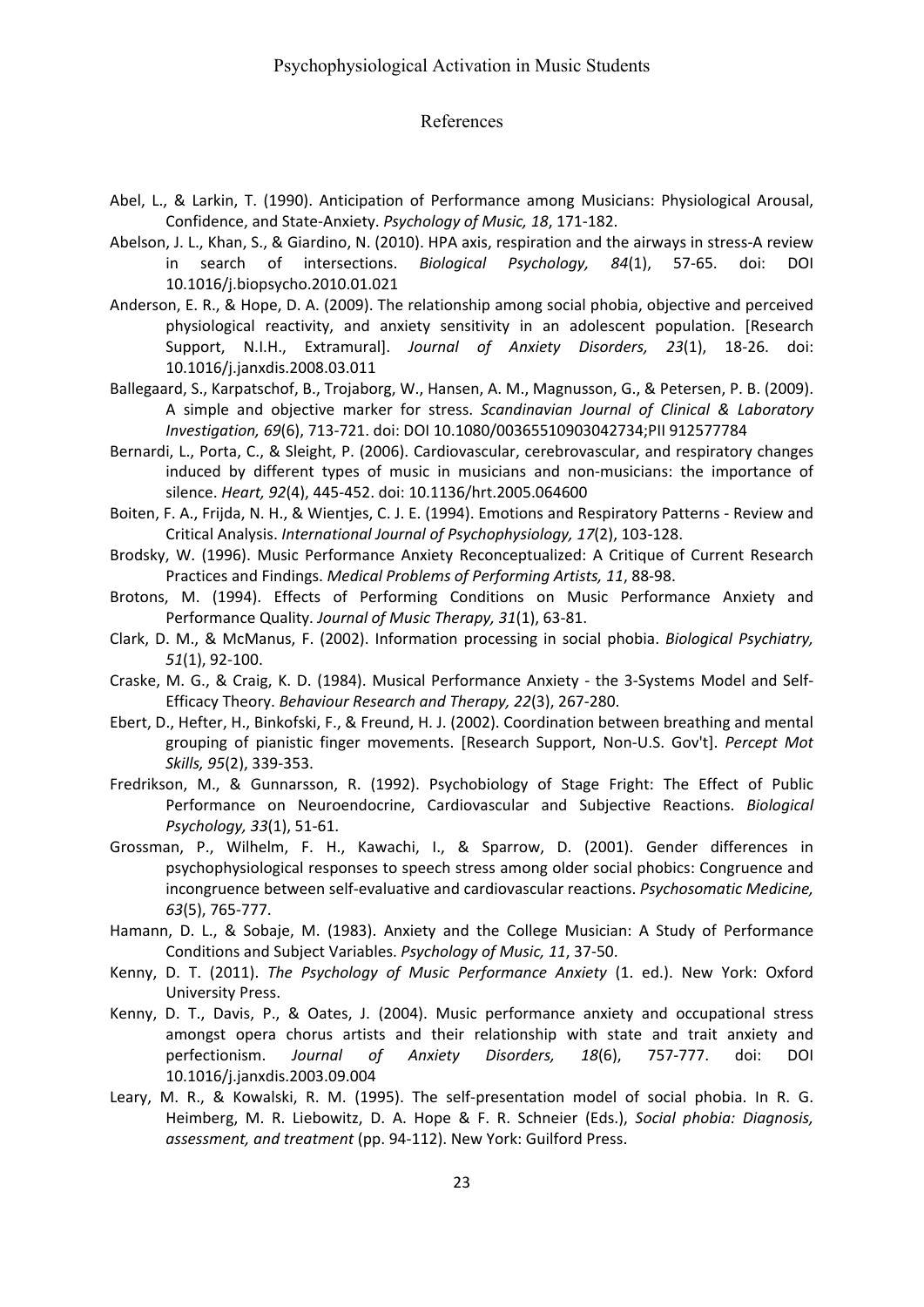- LeBlanc, A., Jin, Y. C., Obert, M., & Siivola, C. (1997). Effect of audience on music performance anxiety. *Journal of Research in Music Education, 45*(3), 480‐496.
- Linden, W., Earle, T. L., Gerin, W., & Christenfeld, N. (1997). Physiological stress reactivity and recovery: Conceptual siblings separated at birth? *Journal of Psychosomatic Research, 42*(2), 117‐135.
- Mauss, I. B., Wilhelm, F. H., & Gross, J. J. (2003). Autonomic recovery and habituation in social anxiety. *Psychophysiology, 40*(4), 648‐653.
- Mauss, I. B., Wilhelm, F. H., & Gross, J. J. (2004). Is there less to social anxiety than meets the eye? Emotion experience, expression, and bodily responding. *Cognition & Emotion, 18*(5), 631‐ 662. doi: DOI 10.1080/02699930341000112
- McArdle, W., Katch, F., & Katch, V. (2006). *Exercise Physiology: Nutrition, Energy, and Human Performance* (6. ed.). Baltimore: Lippincott Williams & Wilkins.
- McEwen, B. S., & Seeman, T. (2003). Stress and Affect: Applicability of the Concepts of Allostasis and Allostatic Load. In R. J. Davidson, K. R. Scherer & H. Hill Goldsmith (Eds.), *Handbook of Affective Sciences* (pp. 1117‐1137). New York: Oxford University Press.
- Mulcahy, D., Keegan, J., Fingret, A., Wright, C., Park, A., Sparrow, J., . . . Fox, K. M. (1990). Circadian Variation of Heart-Rate Is Affected by Environment - A Study of Continuous Electrocardiographic Monitoring in Members of A Symphony‐Orchestra. *British Heart Journal, 64*(6), 388‐392.
- Plaut, E. A. (1988). Psychotherapy of Performance Anxiety. *Medical Problems of Performing Artists, 3*(3), 113‐118.
- Rabe‐Hesketh, S., & Skrondal, A. (2008). Multilevel and Longitudinal Modeling Using Stata (2nd ed.). Texas: Stata Press. (Reprinted from: Not in File).
- Roth, W. T., Wilhelm, F. H., & Trabert, W. (1998). Autonomic instability during relaxation in panic disorder. [Research Support, U.S. Gov't, Non‐P.H.S.
- Research Support, U.S. Gov't, P.H.S.]. *Psychiatry Res, 80*(2), 155‐164.
- Salmon, P. G. (1990). A Psychological Perspective on Musical Performance Anxiety ‐ A Review of the Literature. *Medical Problems of Performing Artists, 5*(1), 2‐11.
- Spahn, C., Echternach, M., Zander, M. F., Voltmer, E., & Richter, B. (2010). Music performance anxiety in opera singers. *Logopedics Phoniatrics Vocology, 35*(4), 175‐182. doi: DOI 10.3109/14015431003720600
- Spielberger, C. D., Gorsuch, R. L., & Lushene, R. E. (1970). *STAI Manual for the State‐Trait Anxiety Inventory*. Palo Alto, CA: Consulting Psychologists Press.
- Steptoe, A. (1989). Stress, Coping and Stage Fright in Professional Musicians. *Psychology of Music, 17*, 3‐11.
- Steptoe, A. (2001). Negative Emotions in Music Making: The Problem of Performance Anxiety. In P. N. Juslin & J. A. Sloboda (Eds.), *Music and Emotion: Theory and Research* (pp. 291‐307). New York: Oxford University Press Inc. (Reprinted from: Not in File).
- Studer, R., Danuser, B., Hildebrandt, H., Arial, M., & Gomez, P. (2011). Hyperventilation Complaints in Music Performance Anxiety among Classical Music Students. *Journal of Psychosomatic Research, 70*(6), 557‐564.
- Studer, R., Danuser, B., Hildebrandt, H., Arial, M., Wild, P., & Gomez, P. (2012). Hyperventilation in anticipatory music performance anxiety. [Research Support, Non‐U.S. Gov't]. *Psychosomatic Medicine, 74*(7), 773‐782. doi: 10.1097/PSY.0b013e31825e3578
- Studer, R., Gomez, P., Hildebrandt, H., Arial, M., & Danuser, B. (2011). Stage Fright: Its Experience as a Problem and Coping with it. *International Archives of Occupational and Environmental Health, 84*, 761‐771.
- Van Diest, I., Bradley, M. M., Guerra, P., Van den Bergh, O., & Lang, P. J. (2009). Fear‐conditioned respiration and its association to cardiac reactivity. *Biological Psychology, 80*(2), 212‐217. doi: DOI 10.1016/j.biopsycho.2008.09.006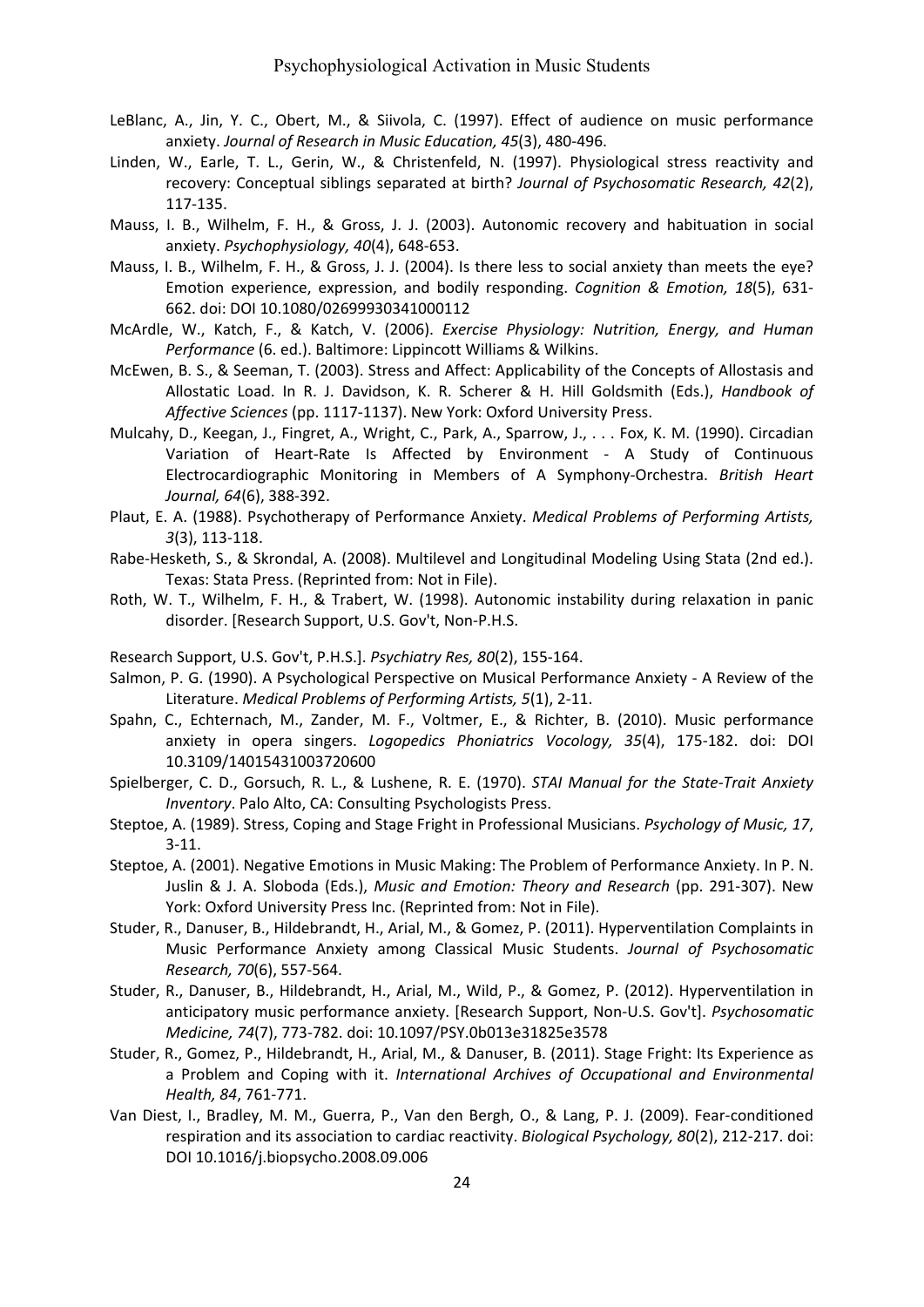- Wesner, R. B., Noyes, R., & Davis, T. L. (1990). The Occurrence of Performance Anxiety Among Musicians. *Journal of Affective Disorders, 18*(3), 177‐185.
- Widmer, S., Conway, A., Cohen, S., & Davies, P. (1997). Hyperventilation: A correlate and predictor of debilitating performance anxiety in musicians. *Medical Problems of Performing Artists, 12*(4), 97‐106.
- Wilhelm, F. H., & Peyk, P. (2006). Autonomic Nervous System Laboratory (Version 4.0).
- Wilhelm, F. H., Trabert, W., & Roth, W. T. (2001). Physiologic instability in panic disorder and generalized anxiety disorder. *Biological Psychiatry, 49*(7), 596‐605.
- Wilhem, F. H., Pfaltz, M. C., & Grossman, P. (2006). Continuous electronic data capture of physiology, behavior and experience in real life: towards ecological momentary assessment of emotion. *Interacting with Computers, 18*(2), 171‐186. doi: DOI 10.1016/j.intcom.2005.07.001
- Wolfe, M. L. (1989). Correlates of Adaptive and Maladaptive Musical Performance Anxiety. *Medical Problems of Performing Artists, 4*(1), 49‐56.
- Yoshie, M., Kudo, K., Murakoshi, T., & Ohtsuki, T. (2009). Music performance anxiety in skilled pianists: effects of social‐evaluative performance situation on subjective, autonomic, and electromyographic reactions. *Experimental Brain Research, 199*(2), 117‐126. doi: DOI 10.1007/s00221‐009‐1979‐y
- Yoshie, M., Kudo, K., & Ohtsuki, T. (2008). Effects of Psychological Stress on State Anxiety, Electromyographic Activity, and Arpeggio Performance in Pianists. *Medical Problems of Performing Artists, 23*(3), 120‐132.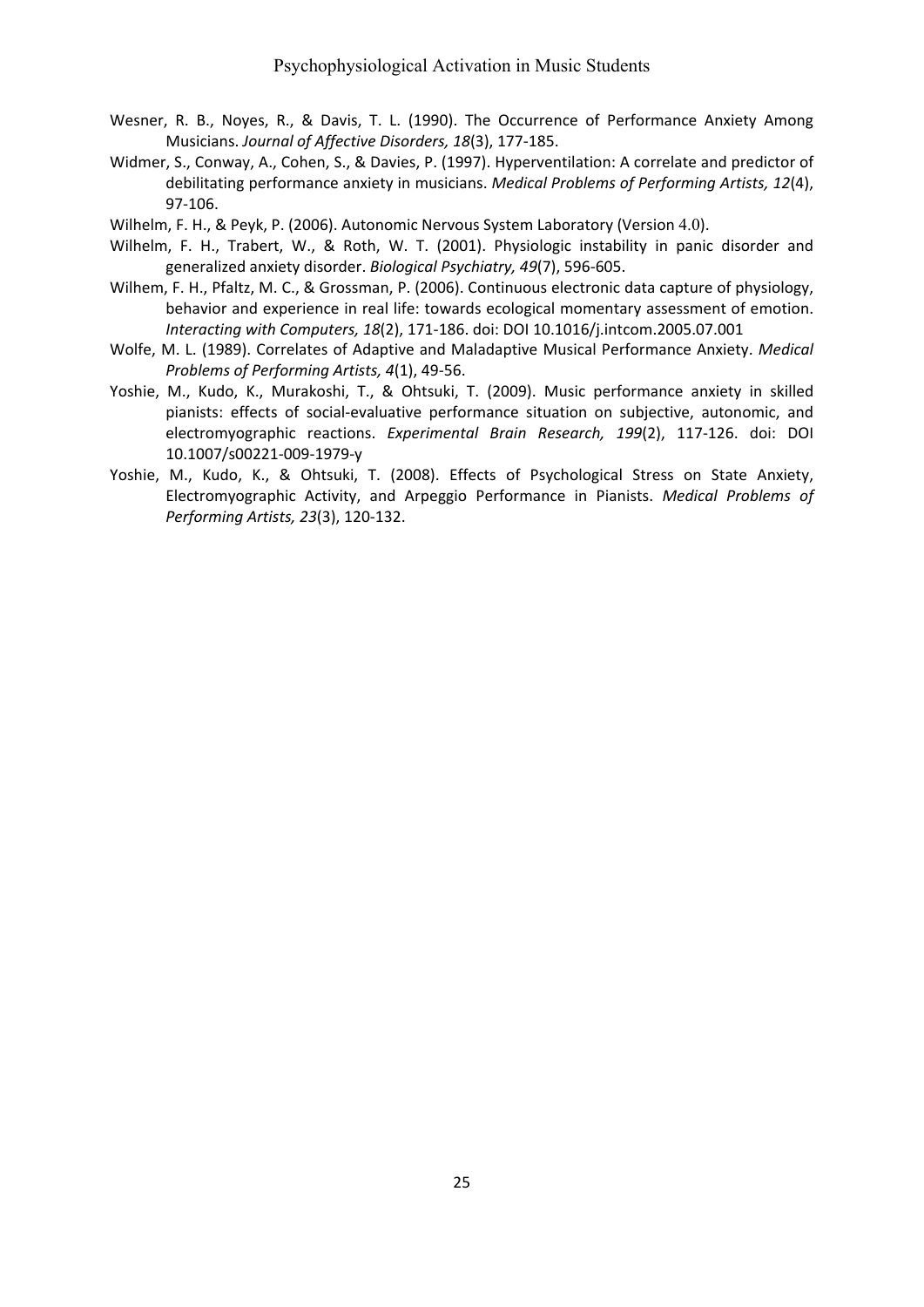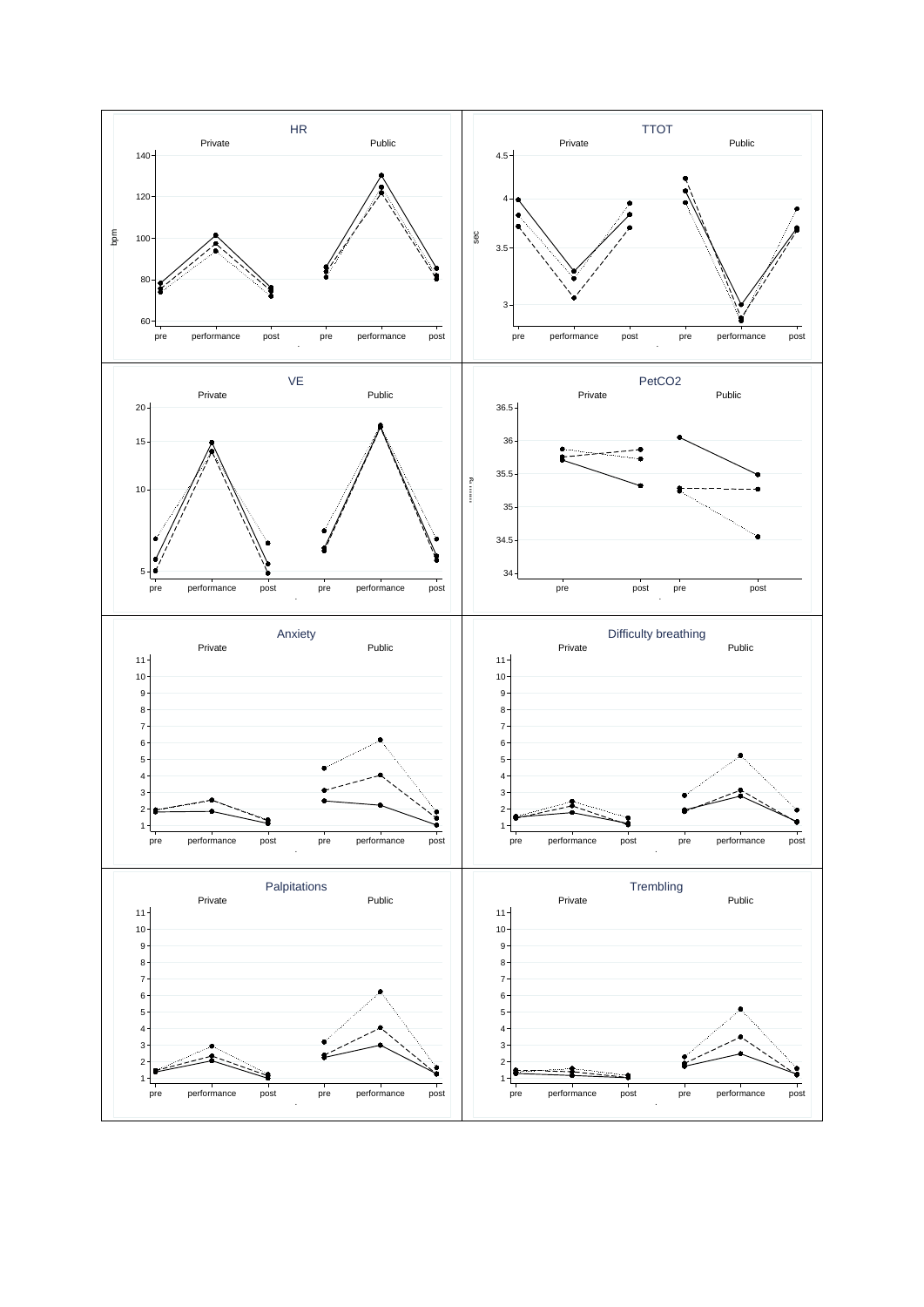Figure 1: Observed values for physiological and self-report variables over the different assessment periods. To depict the effect of the MPA score on the dependent variables, the figure presents the mean values for the least anxious musicians (STAI-S: 20-44; solid line), the moderately anxious musicians (STAI-S: 45-54; dashed line), and the most anxious musicians (STAI-S: 55-80; dotted line). Y-axes for  $T_{TOT}$  and  $V_{E}$  are log scales.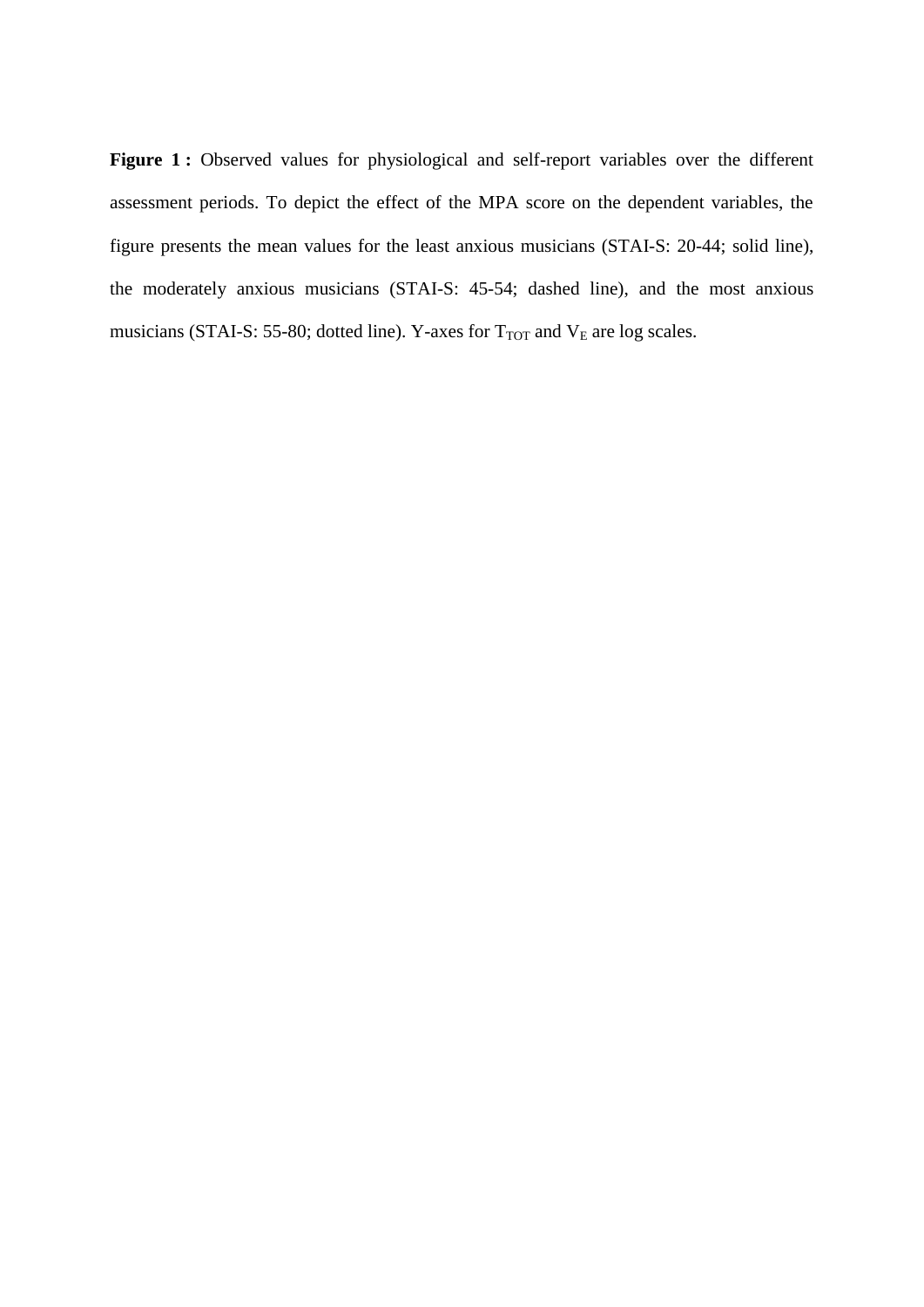| Private Session           |                                                                                                                                                                                               |                                                                                                                                                                                                                                | Public Session                                               |                                                                                                                                                                                                                                                                 |
|---------------------------|-----------------------------------------------------------------------------------------------------------------------------------------------------------------------------------------------|--------------------------------------------------------------------------------------------------------------------------------------------------------------------------------------------------------------------------------|--------------------------------------------------------------|-----------------------------------------------------------------------------------------------------------------------------------------------------------------------------------------------------------------------------------------------------------------|
| Pre<br>performance        | 180d                                                                                                                                                                                          | pre                                                                                                                                                                                                                            | pertormance                                                  | 180d                                                                                                                                                                                                                                                            |
|                           |                                                                                                                                                                                               |                                                                                                                                                                                                                                |                                                              |                                                                                                                                                                                                                                                                 |
|                           |                                                                                                                                                                                               |                                                                                                                                                                                                                                |                                                              |                                                                                                                                                                                                                                                                 |
| 76.3 (9.5)<br>98.1 (12.5) | 74.5 (8.8)                                                                                                                                                                                    | 84.0 (13.6)                                                                                                                                                                                                                    | 126.2 (19.0)                                                 | 82.9 (11.7)                                                                                                                                                                                                                                                     |
|                           |                                                                                                                                                                                               | 6.30(2.62)                                                                                                                                                                                                                     | 17.05(8.48)                                                  | 5.86(2.50)                                                                                                                                                                                                                                                      |
|                           | 3.8(0.7)                                                                                                                                                                                      | 4.1(1.0)                                                                                                                                                                                                                       | 2.9 (1.2)                                                    | 3.7(0.7)                                                                                                                                                                                                                                                        |
| 35.8 (2.7)                | 35.6 (2.6)                                                                                                                                                                                    | 35.6 (2.9)                                                                                                                                                                                                                     |                                                              | 35.2 (2.7)                                                                                                                                                                                                                                                      |
| .59(.16)<br>1.73(.76)     | .56 (.12)                                                                                                                                                                                     | $(91)$ S <sub>9</sub> .                                                                                                                                                                                                        | $(92)$ (24)                                                  | $(91.)\,29$                                                                                                                                                                                                                                                     |
|                           |                                                                                                                                                                                               |                                                                                                                                                                                                                                |                                                              |                                                                                                                                                                                                                                                                 |
| 1.9(1.3)<br>2.2 (1.7)     |                                                                                                                                                                                               | 3.2 (2.1)                                                                                                                                                                                                                      | 3.8 (2.6)                                                    | 1.4(0.8)                                                                                                                                                                                                                                                        |
| 2.2(1.5)                  |                                                                                                                                                                                               | 3.5(2.1)                                                                                                                                                                                                                       |                                                              | 1.7(1.0)                                                                                                                                                                                                                                                        |
|                           |                                                                                                                                                                                               |                                                                                                                                                                                                                                |                                                              | 1.2(0.6)                                                                                                                                                                                                                                                        |
|                           |                                                                                                                                                                                               |                                                                                                                                                                                                                                |                                                              | 1.4(0.8)                                                                                                                                                                                                                                                        |
|                           |                                                                                                                                                                                               |                                                                                                                                                                                                                                |                                                              | 1.4(0.8)                                                                                                                                                                                                                                                        |
|                           |                                                                                                                                                                                               |                                                                                                                                                                                                                                |                                                              | 1.3(0.7)                                                                                                                                                                                                                                                        |
| 1.6(1.3)                  |                                                                                                                                                                                               |                                                                                                                                                                                                                                |                                                              | 1.6(1.0)                                                                                                                                                                                                                                                        |
|                           |                                                                                                                                                                                               |                                                                                                                                                                                                                                |                                                              |                                                                                                                                                                                                                                                                 |
|                           | $5.65(2.21)$<br>3.9 (0.8)<br>$1.4(0.8)$<br>1.4 (0.8)<br>$1.4(0.6)$<br>1.5 (0.8)<br>14.28 (6.93)<br>3.2(1.3)<br>$2.0 (1.5)$<br>$2.1 (1.8)$<br>$2.4 (1.5)$<br>2.8 (1.8)<br>1.3(1.0)<br>1.7(1.5) | and the post-performance phases of the private and the public session<br>5.47(2.15)<br>$\begin{array}{l} 1.3\ (0.6) \\ 1.1\ (0.3) \\ 1.2\ (0.7) \\ 1.1\ (0.3) \\ 1.1\ (0.3) \\ 1.1\ (0.3) \end{array}$<br>1.2(0.6)<br>1.2(0.5) | 2.2 (1.9)<br>$1.9(1.3)$<br>2.1 (1.4)<br>2.5(1.9)<br>1.9(1.6) | Note : HR : heart rate ; $V_E$ : minute ventilation ; $T_{\text{TOT}}$ : total breath duration ; PetCO <sub>2</sub> : partial pressure of end-tidal CO <sub>2</sub> ; ACC: physical<br>3.5 (2.6)<br>2.6 (2.2)<br>4.2 (2.5)<br>3.5(2.6)<br>4.7 (2.6)<br>2.8(2.3) |

**Table 1** : Neans and actually actually are the contracts in the contract of the sequence of the contract of the contract of  $\mathbf{r}_i$ **:** Means and standard deviations (in brackets) for all physiological variables and self-reports for the pre-performance, the performance, the performance.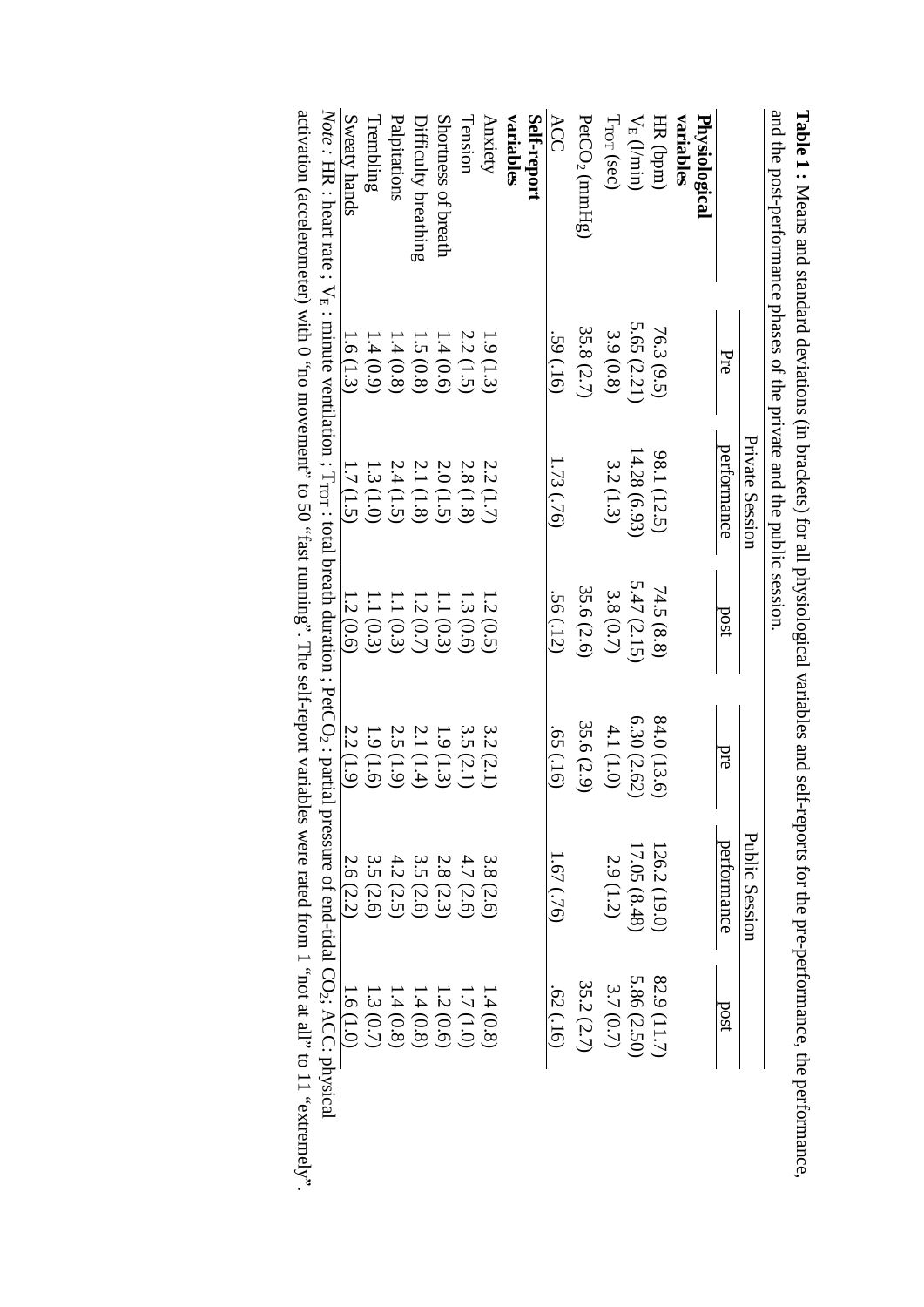Interaction effects Main effects **ARISION x MPA SESSION MPA** (continuous) **Constant 1** (after x MPA) vs. (before x MPA) (during x MPA) vs. (before x MPA) PHASE **x MPA PHASE x MPA** (public x MPA) vs. (private x MPA) **SESSION x MPA** (after vs. before) x (public vs. private) (during vs.before) x (public vs. private) PHASE **x SESSION PHASE x SESSION** Accelerometer (continuous) **Accelerometer (continuous)** wind-instrumentalists vs. non-wind instrumentalists INSTRUMENT GROUP **INSTRUMENT GROUP** male vs. female **GENDER MPA (continuous)** after vs. before during vs. before **PHASE** public vs. private (during x MPA) vs. (before x MPA) (public x MPA) vs. (private x MPA) (during vs.before) x (public vs. private) wind-instrumentalists vs. non-wind instrumentalists male vs. female during vs. before public vs. private (after x MPA) vs. (before x MPA) (after vs. before) x (public vs. private) after vs. before Model Model M1 [72.39; 88.85] [29.09; 36.22] [29.09; 36.22] [12.87; 16.66] 72.39; 88.85] 12.87; 16.66] [-3.10; 1.92] [-6.95; 3.26] [-8.97; 1.10] [-4.18; 0.40]  $[-4.18; 0.40]$ [-3.82; 0.82]  $[-3.10; 1.92]$  $-6.95; 3.26$  $[-8.97; 1.10]$  $[-3.82; 0.82]$ 80.62\*\*\* 32.65\*\*\* 14.76\*\*\* -1.84 -3.94 -0.59 -1.89 -1.50  $\overline{N}$ **HR** [17.91; 25.30]  $[75.46, 91.84]$ [75.46; 91.84] [16.42; 24.29] [17.91; 25.30]  $[16.42, 24.29]$  $[-8.98; 1.06]$  $[-4.18; 0.38]$  $[4.59; 0.97]$  $[4.96; 10.52]$ [4.96; 10.52]  $[-3.26; 4.60]$ [-3.26; 4.60]  $[-1.94; 2.36]$ [-1.94; 2.36]  $[-6.87; 3.31]$ [-6.87; 3.31] [-8.98; 1.06] [-4.18; 0.38] [-4.59; 0.97] 20.36\*\*\* 21.61\*\*\* 83.65\*\*\*\* 7.74\*\*\* -1.78 -3.96 -1.90 -1.81 0.67 0.21 M2 [-0.10; -0.01] [-0.04; 0.06] [-0.15; 0.18] [-0.02; 0.13] [0.86; 1.00]  $[-0.04; 0.06]$ [0.01; 0.34]  $-0.10$ ;  $-0.01$ [1.17; 1.69]  $-0.15; 0.18]$  $[-0.02; 0.13]$ [0.07; 0.15] 0.11\*\*\* 0.93\*\*\* 1.43\*\*\* 0.18\* -0.05\* 0.01 0.01 0.06 M1 [-0.13; 0.05]  $[-0.02; 0.16]$ [-0.02; 0.16]  $[-0.04; 0.06]$ [-0.04; 0.06] [-0.15; 0.18] [-0.00; 0.01] [-0.09; 0.03] [1.17; 1.69]  $[-0.00; 0.01]$ [0.81; 0.98]  $-0.13; 0.05]$  $-0.15; 0.18]$ [0.01; 0.34]  $-0.09; 0.03$ 0.89\*\*\* [0.04; 0.16] 1.43\*\*\* 0.10\*\* 0.18\* **VE**-0.04  $0.07$ 0.01 -0.03 0.01 0.01  $_{\rm M2}$ **(log)** $[-0.02; 0.16]$ [-0.12; -0.04]<br>-0.01 [-0.12; -0.04]  $[-0.13; 0.04]$ [-0.05; 0.03] [-0.03; 0.04] [-0.13; 0.04] [-0.02; 0.16]  $[-0.03; 0.07]$ [-0.03; 0.07] [-0.15; 0.18] [-0.12; 0.12] [0.95; 1.22] [-0.02; 0.20]  $[-0.03; 0.04]$ [0.01; 0.34] [0.00; 0.16]  $[-0.12; 0.12]$  $[-0.02;0.20]$ [1.08; 1.62] -0.08\*\*\*  $-0.15; 0.18$  $-0.05; 0.03$ 1.08\*\*\* 0.18\* 1.35\*\*\* 0.08\* 0.00 0.07 -0.00 -0.04 0.02 0.02 0.09 + M4  $[-0.35; -0.19]$ [-0.35; -0.19] [-0.09; 0.02] [-0.08; 0.06] [-0.02; 0.04]  $[-0.10; 0.01]$ [-0.10; 0.01] [-0.06; 0.02]  $[-0.09; 0.02]$  $[-0.08; 0.06]$  $[-0.02; 0.04]$  $[-0.06;0.02]$ [1.16; 1.40] [0.14; 0.28] -0.27\*\*\* 0.21\*\*\* 1.28\*\*\* -0.01 -0.02 -0.04 0.01 -0.05 + M1  $T_{\text{TOT(log)}}$ [-0.29; -0.09  $[-0.25; -0.04]$ [-0.25; -0.04] [-0.29; -0.09] [1.13; 1.37] [-0.18; 0.03] [-0.10; 0.01] [-0.08; 0.06] [-0.02; 0.04] [-0.08; 0.06] [-0.02; 0.13]  $[-0.18; 0.03]$  $[-0.10; 0.01]$ [0.14; 0.28]  $[-0.08; 0.06]$  $[-0.02; 0.04]$  $[-0.08; 0.06]$  $[-0.02; 0.13]$ 0.21\*\*\* -0.19\*\*\* -0.15\*\* 1.25\*\*\* -0.08 -0.01 -0.04 0.01 -0.01 0.05 M2 [32.20; 35.60]  $[32.20; 35.60]$  $[-0.57; -0.05]$ [-0.57; -0.05]  $[-1.45; 0.94]$ [-1.45; 0.94] [-0.20; 1.79]  $[-0.32; 0.57]$ [-0.32; 0.57]  $[-0.45; 0.08]$ [-0.45; 0.08]  $\boxed{0.20; 1.79}$ [2.27; 4.23] 33.90\*\*\* 3.25\*\*\* -0.25 0.80 0.13 -0.31\* -0.18 **N11 PetCO2**  $[31.46, 34.89]$ [31.46; 34.89] [-0.70; -0.26]  $[-0.70; -0.26]$  $[-0.73; 0.25]$ [-0.73; 0.25]  $[-1.30; 1.00]$ [-1.30; 1.00] [-0.21; 1.78] [-0.10; 0.82]  $[-0.54; 0.15]$ [-0.54; 0.15] [0.51; 1.89]  $-0.21; 1.78]$ [2.27; 4.23]  $[-0.10; 0.82]$ -0.48\*\*\* 3.25\*\*\* 33.17\*\*\* -0.24 1.20\*\* -0.15 0.78 0.36 -0.19  $\Xi$ 

(wind instrumentalists vs. non wind instrumentalists), and physical activation (ACC). The coefficients are in the unit of the variable, i.e., bpm, ml, sec, mmHg (wind instrumentalists vs. non wind instrumentalists), and physical activation (ACC). The coefficients are in the unit of the variable, i.e., bpm, ml, sec, mmHg. **Table 2 :** Regression results for the testing of the main and interaction effects of the session, phase, and MPA score (STAI-S) on the physiological variables, controlling for gender, instrument group Regression results for the testing of the main and interaction effects of the session, phase, and MPA score (STAI-S) on the physiological variables, controlling for gender, instrument group

\*\*\* p<.001, \*\* p<.01, \* p<.05,  $\sum_{+}^{\infty}$ 

 $^\mathrm{^\Delta}$  by units of 10 points on the STAI-S scale by units of 10 points on the STAI-S scale

Note: M1-5 : Regression models 1-5 The constant refers to the private session before the performance for a non-anxious (MPA score = 20), female, and non-wind instrumentalist who shows no movement (ACC=0) Note: M1-5 : Regression models 1-5 The private session before the performance for a non-anxious (XPAP score = 20), female, and non-anxious (XPAP score = 20), female, and non-wind instrumentalist who shocked the performance for a non-anxious (XPAP scheen fo

Interpretation aid: The predicted value for HR in the public session during the performance for a very low anxious (MPA score = 20), male wind-instrumentalist without any movement (ACC=0) is: Interpretation aid: The predict value of HR in the public session during the performance for a very low anxious (XHP x score = 20), male wind-instrumentalist without any movement (ACC=0). is:

 $83.65 + 7.74 + 21.61 - 1.90*0 - 3.96 - 1.78 + 0.21*0 + 20.36 = 127.62$ 83.65 + 7.74 + 21.61 - 1.90\*0 - 3.96 - 1.78 + 0.21\*0 + 20.36 = 127.62